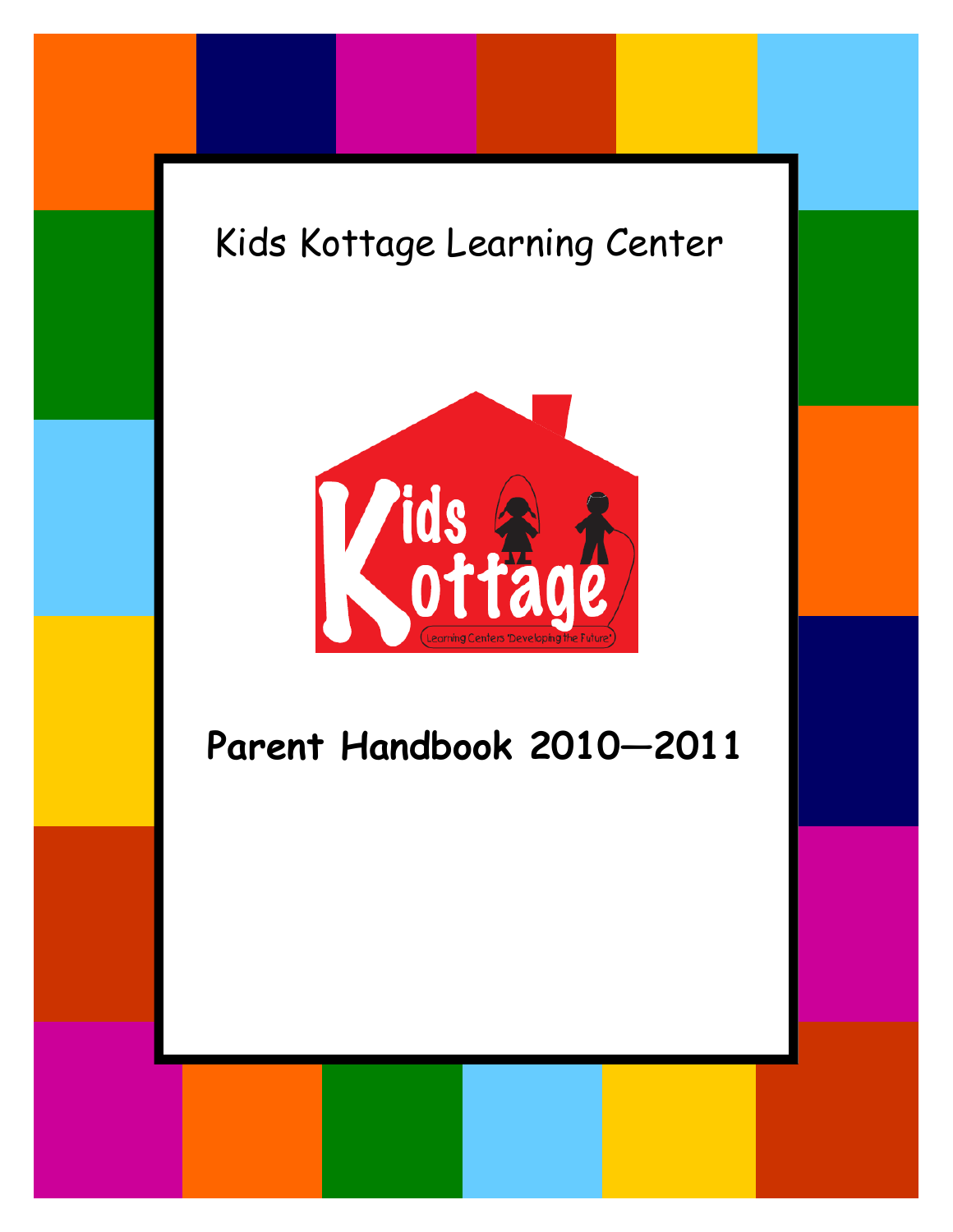

Our mission is to accompany the children entrusted to us on their journey of growth and exploration. Kids Kottage will be a place where all children will be able to identify with their culture through cross-cultural learning activities and a multicultural staff. We will continually strive to provide a safe, secure and nurturing environment that encourages the development of each child. Your child's early development begins at home, Kids Kottage is here to assist families with balancing home and work responsibilities by providing your child with an environment rich in warmth, love, learning and play.

Our commitment is to:

 $\bullet$ 

- Provide a state of the art facility and an affordable early childhood program that will promote academic achievement and success,
- Create an environment that values its employees and respects their dignity, while encouraging professionalism and growth,
- Create partnerships with the families and communities we serve,
- Build a strong organization that will enable us to provide outstanding services.

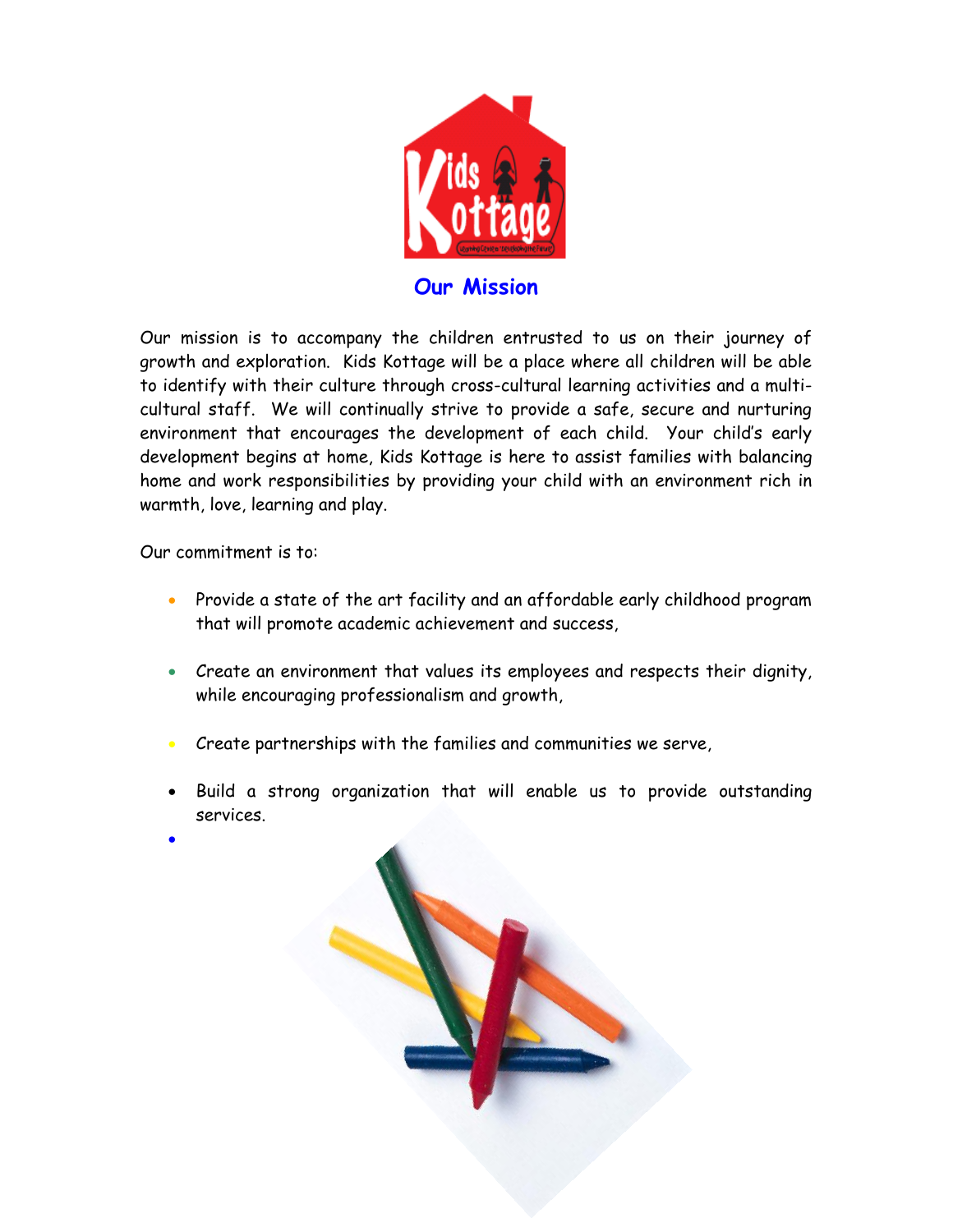#### **OUR PHILOSOPHY**

Kids Kottage is a state of the art facility. We strive to create and maintain a "home away from home" atmosphere in which the children feel valued and are treated with respect. Our program is designed to provide childcare of the highest quality, ensuring a secure, caring, supportive and nurturing environment. We understand that each child is special and respect each child's heritage. We encourage the development of ethnic pride, self-confidence, and the joy of learning. We are dedicated to forming strong and positive partnerships between our families, staff members and the communities we serve.

We believe that a child's day must include gentle guidance, personal attention, and developmentally appropriate practices and activities. Children learn best in a warm, nurturing, safe environment in which individual and cultural differences are valued.

We provide a program that ensures positive growth in cognitive, social, emotional, creative and physical development. Our program promotes positive self-discipline, self-image and cooperation in each child.

#### **STATE LICENSING**

Kids Kottage Learning Center, Inc. is licensed by the State of New Jersey, Division of Youth and Family Services, Bureau of Licensing. Licensing is reviewed annually and renewed every three years. The current licensing manual is located in the Director's office. You have the right to review the manual at any time.

#### **CONFIDENTIALITY**

Within Kids Kottage, confidential and sensitive information will only be shared with employees of Kids Kottage who have a "need to know" in order to most appropriately and safely care for your child. Confidential and sensitive information about faculty, other parents and/or children will not be shared with parents, as Kids Kottage strives to protect everyone's right of privacy. Confidential information includes, but is not limited to: names, addresses, phone numbers, disability information, and health related information of anyone associated with Kids Kottage.

Outside of Kids Kottage, confidential and sensitive information about a child will only be shared when the parent of the child has given express written consent, except where otherwise provided for by law. Parents will be provided with a document detailing the information that is to be shared outside of Kids Kottage, persons with whom the information will be shared, and the reason(s) for sharing the information.

#### **VIOLATIONS OF THE CONFIDENTIALITY POLICY:**

Kids Kottage takes very seriously the responsibility of maintaining the confidentiality of all persons associated with the agency. Parents must understand the implications of this responsibility. Parents need to recognize that the Confidentiality Policy not only applies to their child or family, but all children,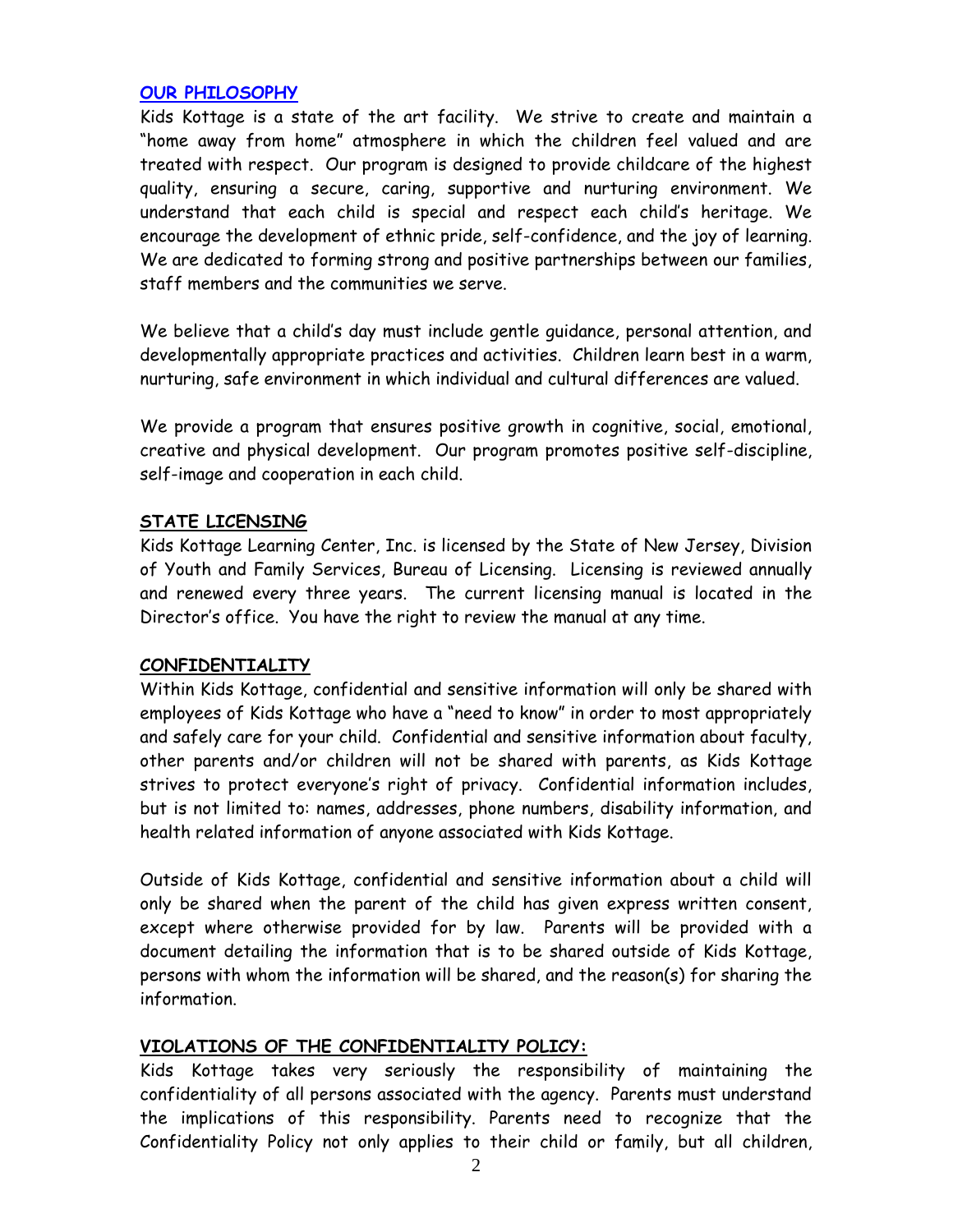families and employees associated with Kids Kottage. Any parent who shares any information considered to be confidential, pressures employees or other parents for information which is not necessary for them to know, will be considered to be in violation of the Confidentiality Policy.

#### **PRE-ENROLLMENT REQUIREMENTS**

Each child is required to complete a pre-enrollment packet of information. This packet is to be returned to the center's office one week prior to the child's first day of attendance. All children are required to have a complete up to date immunization record on file at Kids Kottage. This is per our licensing regulations. If you have chosen not to have your child immunized, please ask the center director for an immunization waiver form. Immunizations may be waived for certain reasons. Please discuss this with the center director to determine whether you have the right to be enrolled and not have your child immunized. Parents are required to have a wavier on file in place of an immunization record, so that the center can maintain compliance with licensing regulations.

All children are required to have a physical examination form filled out by a licensed medical professional, in order to attend Kids Kottage. The Physical Examination Form, indicating the child's fitness to attend Kids Kottage, must be completed by a licensed healthcare professional and returned to the Center Director prior to child's first day of enrollment.

# **ENROLLMENT**

Enrollment at Kids Kottage is open to children from six (6) weeks through twelve (12) years. Enrollment shall be granted without regard to a child's race, color, creed, religion, national origin, gender, or disability; and without regard to a parent or guardian's race, color, creed, religion, age, national origin, gender, pregnancy or disability.

Parents can apply for enrollment of their child in Kids Kottage by completing the Registration Application and paying the \$75.00 Annual Registration Fee. The Registration Fee is non refundable.

Initial enrollment is contingent upon receipt of the completed enrollment application, signed fee agreement, registration fee, deposit, immunization records and signed Parent Handbook receipt.

Continued enrollment at Kids Kottage is contingent upon the parent's, emergency contact persons' and child's adherence to the policies and procedures of Kids Kottage as outlined in this handbook including, but not limited to, timely payment of all fees and tuition.

Parents are required to notify Kids Kottage immediately, should any of the information collected at the time of enrollment or any time thereafter change.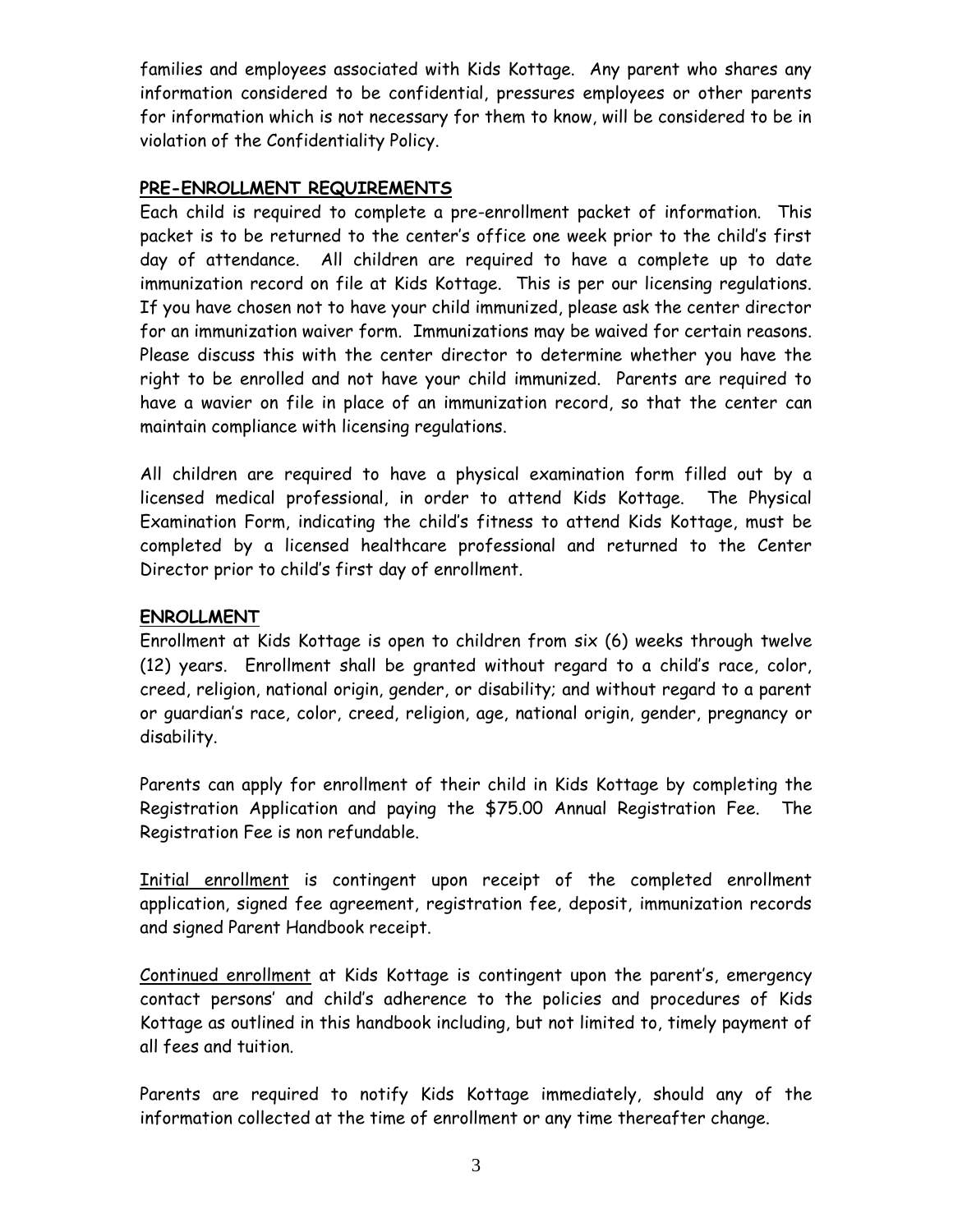#### **SCHEDULING CHANGES**

Upon initial enrollment of your child, you will be asked to designate your child's attendance schedule. Switching of scheduled days is prohibited. Additional days may be added based on the rates quotes on the tuition schedule. Parents are required to let the Directors know at least 24 hours in advance if they are planning to bring a child for an additional day. Additional days will be granted based on enrollment and availability.

Children enrolled in the Before and After School Program may come to the center for a full day when their public/private school is not in session for an additional fee. Parents should schedule these extra days in advance with the Directors to ensure availability.

# **TUITION:**

All custodial parents and/or legal guardians are required to sign a Tuition Agreement prior to enrollment of their child in Kids Kottage. Parents Are required to indicate to whom all billing information and correspondence are to be addressed.

#### **MONTHLY TUITION PAYMENTS**

Monthly tuition is due and payable in full on/or before the first of each calendar month. A \$35.00 late charge will be assessed for any payment after the  $5<sup>th</sup>$  of the month (including weekends and holidays). If tuition payments are not received by the 10<sup>th</sup> of the month, access keys will be disabled and you will need to speak to a director regarding payments before you child can attend classes.

#### **BI-MONTHLY TUITION**

Bi-monthly tuition is accepted only through Tuition Express. In order to have the option of paying on the  $1<sup>st</sup>$  and the  $15<sup>th</sup>$  of each month, parents/quardians must sign up for automatic payments to be debited from a credit card or checking account.

#### **TUITION CREDITS**

There is no credit given for scheduled school holidays, child illness, or for closings due to emergency situations, inclement weather or acts of God.

Non payment of tuition is ground for immediate dismissal from the program. Timely payments are essential for continued enrollment of Kids Kottage.

#### **CHILD CARE SUBSIDIES**

Kids Kottage does accept child care subsidies. Parents of a subsidized child must complete all required paperwork on time to continue enrollment at Kids Kottage. Parents of subsidized children are also required to sign a tuition agreement, agreeing to be personally responsible for their contribution of tuition and full payment of tuition in the event they become ineligible to receive child care subsidies. Also, parents must make up the total difference of the monthly tuition,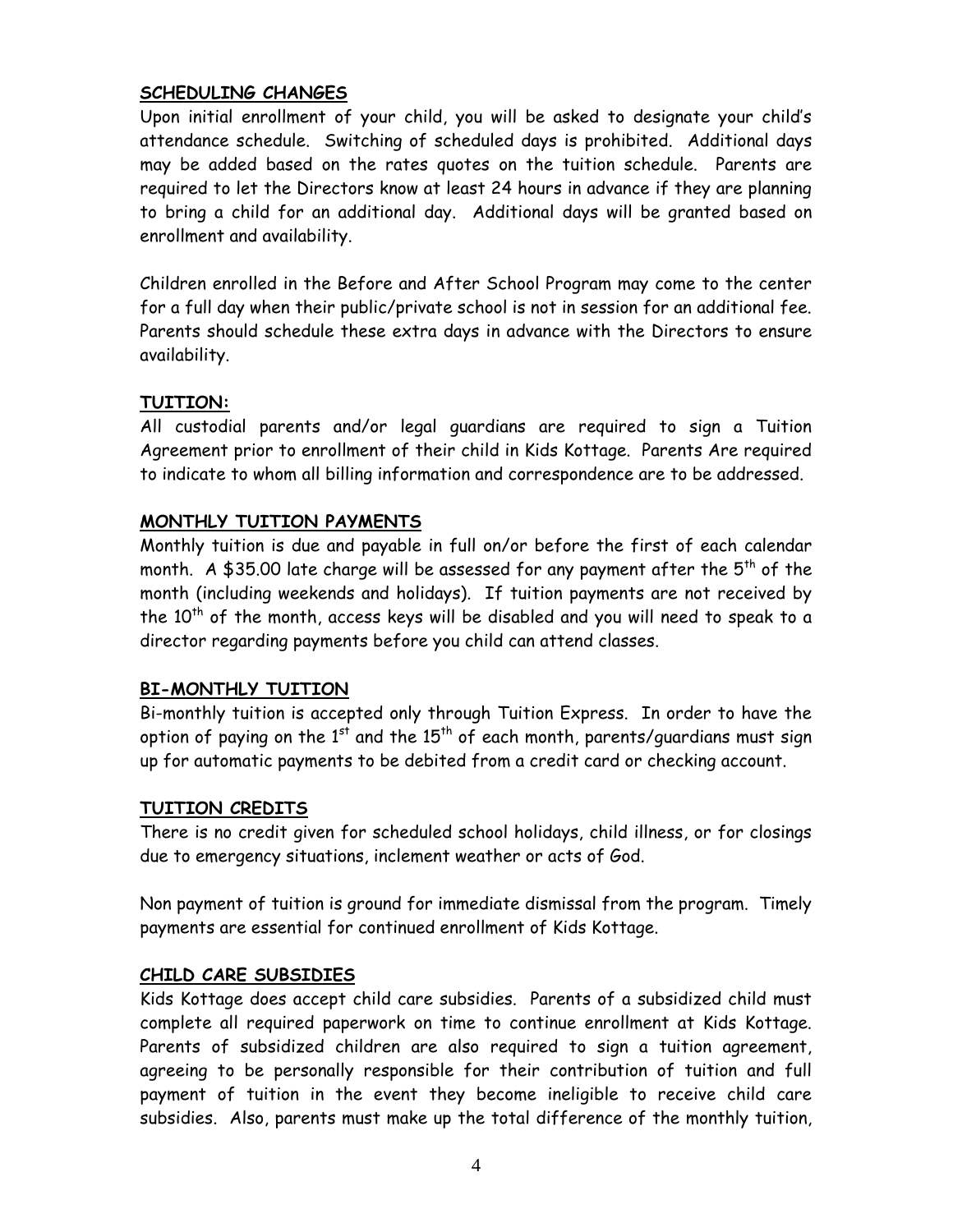i.e. if tuition payments are \$1000.00 per month and the subsidized amount is \$800.00, parents must pay the \$200.00 difference.

# **RETURNED CHECKS**

A \$35.00 insufficient funds fee will be charged for any return checks or direct debit. A \$35.00 late charge will also be applied if the check is returned after the  $5^{\text{th}}$  of the month making the tuition payment late.

#### **SIBLING DISCOUNT**

Kids Kottage offers a multiple child discount for one or more siblings enrolled during the same school year. The youngest sibling pays the full tuition rate and each additional child's tuition is discounted 10%.

# **VACATION**

Kids Kottage is open year round. After twelve (12) months of continual attendance, families may take one (1) week of vacation as a tuition credit. After two (2) years of continual attendance, families may take two (2) weeks vacation as a tuition credit. All vacation requests must be made in writing and pre-approved by the Directors at least two (2) weeks in advance. Tuition credits are non-refundable and non-transferable. In addition, the credit can not be accumulated, year to year. Additional time is granted under extreme emergencies, i.e. death and the need to travel out of country.

#### **HOLIDAYS**

The center will be closed in observance of various holidays throughout the year. The center will provide you with a listing of all holiday closings.

#### **EMERGENCY CLOSING AND INCLEMENT WEATHER INFORMATION**

In the event of an emergency closing, delayed opening and/or inclement weather, all announcements will be made on Kids Kottage's voice mail (1-609-371-0439 option 14) between 5:30am – 6:00 am.

Should the school need to close in the middle of the day, the school staff will attempt to reach the child's parents first to arrange for pick up. Should the staff be unable to reach the parents, the persons listed on the emergency contact form will be called until pick up arrangements can be made. Staff will notify the parents or emergency contact person at the time of the call; of the pick up location should the children need to be evacuated from the child care center. Parents or emergency contact persons should report directly to the alternate location if one is indicted. Should the center need to close for any reason, tuition will not be refunded.

#### **DISENROLLMENT**

Initial and continued enrollment will be at the discretion of Kids Kottage based upon the best interest of the child, the expectation that he/she will benefit from the program, and the welfare of the other enrolled children. Kids Kottage reserves the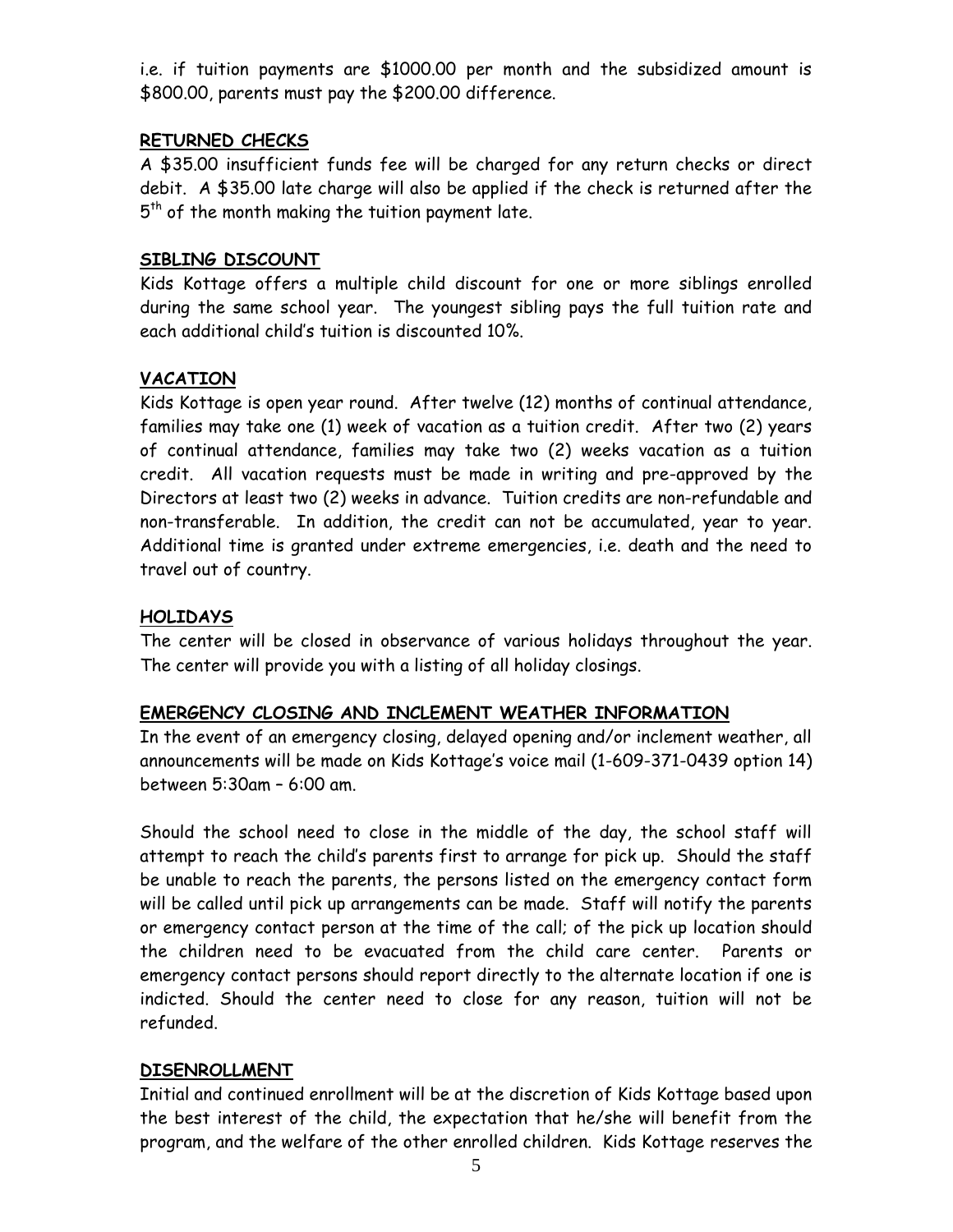right to withdraw a child from the program as deemed appropriate or necessary without advance notice.

Parents will be refunded any unused tuition within two weeks of the dismissal. An agency check will be mailed to the address indicated in the child's file. Any past due balances must be paid within 30 days of the dismissal. An invoice detailing the past due balance will be forwarded to the address indicated in the child's file within one week of the dismissal.

#### **WITHDRAWAL**

Two weeks written notice is required when withdrawing a child for any reason. If the proper notice is given, any unused tuition and deposit will be refunded within thirty days of the withdrawal. If the required notice is not given, parents will be charged tuition for two additional weeks and will not have their deposit refunded.

# **PARENT'S RIGHTS TO IMMEDIATE ACCESS**

Parents of a child in our care are entitled to immediate access, without prior notice, to their child whenever they are in care at Kids Kottage, as provided by law.

In cases where the child is the subject of a court order (e.g., Custody Order, Restraining Order, or Protection from Abuse Order) Kids Kottage must be provided with a **Certified Copy** of the most recent order and all amendments thereto. The orders of the court will be strictly followed unless the custodial parent(s) requests a more liberal variation of the order in writing. In the case where both parents are afforded shared/joint custody by order of the court, both parents must sign the request for more liberal interpretation of the order.

**In the absence of a court order** on file with Kids Kottage, **both** parents shall be afforded equal access to their child as stipulated by law. Kids Kottage can not, without a court order, limit the access of a one parent by request of the other parent, regardless of the reason. If a situation presents itself where one parent does not want the other parent to have access to their child, Kids Kottage suggests that the parent keep the child with them until a court order is issued, since our rights to retain your child are secondary to the other parent's right to immediate access. Kids Kottage staff will contact the local police should a conflict arise.

Visitors are asked to schedule appointments with the Center Director, and are allowed in the child care facility only at the discretion of the Center Director. An employee of Kids Kottage will accompany visitors at all times, throughout the center.

Kids Kottage will dismiss any child whose parent is prohibited from entering upon agency property. Due to the parents' right to immediate access policy, as well as state and federal regulations, Kids Kottage can not have a child at the agency when the child's parent is prohibited access. Kids Kottage will not agree to any request to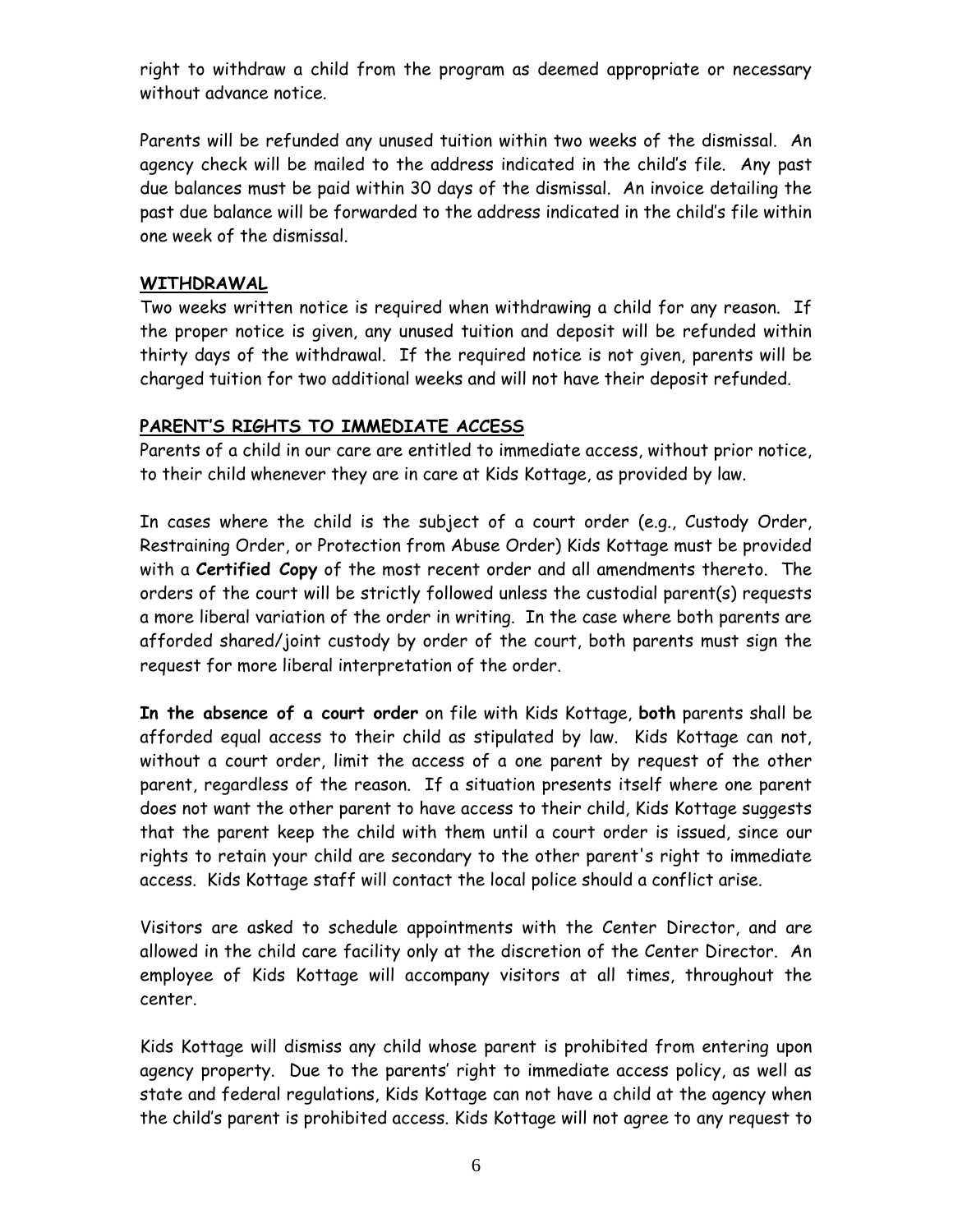maintain a child's enrollment even if the parent agrees to stay out of the center. Such an agreement is a violation of the law and will not be entertained.

#### **COURT ORDERS EFFECTING ENROLLED CHILDREN**

In cases where an enrolled child is the subject of a court order (ex… Custody Order, Restraining Order, or Protection from Abuse Order) Kids Kottage must be provided with a **Certified Copy** of the most recent order and all amendments thereto. The orders of the court will be strictly followed unless the custodial parent(s) requests a more liberal variation of the order in writing. In the case where both parents are afforded shared/joint custody by order of the court, both parents must sign the request for more liberal interpretation of the order.

**In the absence of a court order on file with Kids Kottage administration, both parents shall be afforded equal access to their child as stipulated by law.** Kids Kottage can not, without a court order, limit the access of one parent by request of the other parent, regardless of the reason. If a situation presents itself, where one parent does not want the other parent to have access to their child, Kids Kottage suggests that the parent keep the child with them until a court order is issued.

If conflicting court orders are presented, the most recently dated court order will be followed.

Once presented with a Protection from Abuse Order or a Restraining Order, Kids Kottage is obligated to follow the order for the entire period it is in affect. Employees of Kids Kottage can not, at the request of anyone, except the issuing judge, allow a Protection from Abuse Order and/or a Restraining Order to be violated. Kids Kottage will report any violations of these orders to the court.

# **ARRIVAL PROCEDURES**

Upon arrival at Kids Kottage, the parents or the adult dropping the child off must sign the child into care on the computer located in the reception area. All authorized parents/guardians will be assigned a unique code to enter the building using a keyless entry system. Children are required to be escorted by their parent or the adult dropping them off, to their designated classroom or assigned area of the building with the supervising staff member. To ensure that the Center has a clear transfer of responsibility, make sure that a staff member is fully aware of your child's arrival each day. Children are required by law to be supervised at all times while in the child care facility. Parents are required to help children put away their outerwear and get settled for the day. Kids Kottage encourages parents to spend time with their children in the morning to make for a smooth transition. If there is anything that the staff can do to assist with the morning routine, please do not hesitate to ask.

At arrival, parents are required to follow the Medication Policy if a child must receive medication during the course of the day.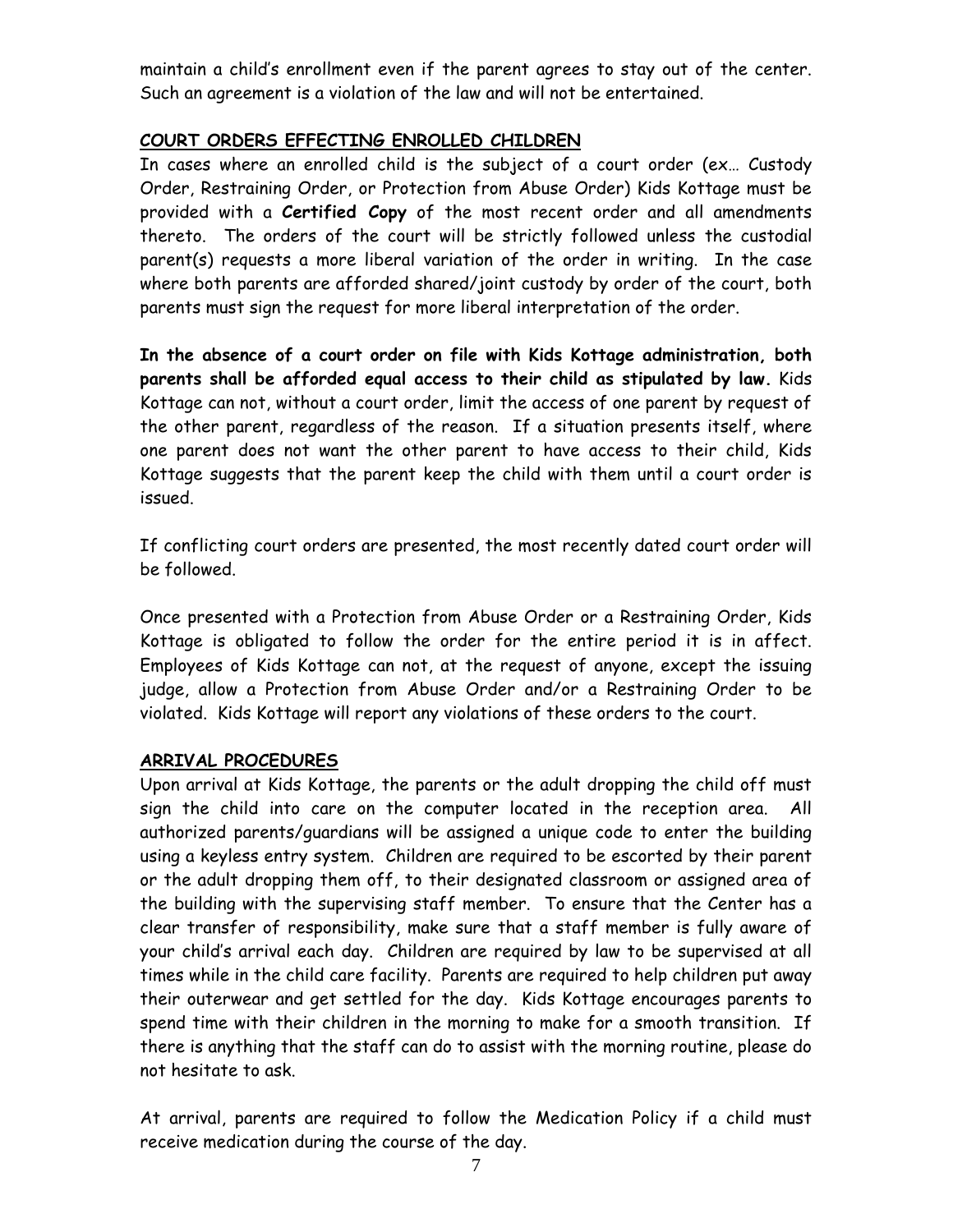Parents are required to notify the child's teacher or Center Director of any special instructions or needs for the child's day. The parent must present the special instructions in the form of a letter and verbally discuss them with either the classroom teacher or Center Director. These special instructions include but are not limited to: Early Pick Up, Alternative Pick Up Person, health issues over the previous night which need to be observed and/or any general issues of concern which the child care providers should be aware to best meet the needs of your child throughout the day.

#### **NOTIFICATION OF ABSENCE**

Parents are required to inform the center by 9:00 am if a child will not be at the center on a scheduled day. This will enable the center to more effectively maintain appropriate ratios and help the classroom teacher effectively plan for the day.

If your child is ill, we request that you notify the center director not only of the absence, but also of the nature of the illness. This enables our faculty to keep track of any illnesses, which may occur at our school. This information will only be shared with staff on a "need to know" basis. If your child has a communicable disease, we ask that you share the diagnosis with the Directors, so that the parents of the children in the school maybe notified that a communicable disease is present. Once again, only the communicable disease information will be shared. Kids Kottage will take all measures necessary to protect your child's

Parents who know in advance that a child will be late, are required to notify the center by 9:00 am; so we can maintain the appropriate number of employees to ensure that ratios are met.

#### **PICK-UP AND DEPARTURE PROCEDURES**

Parents or other authorized adult are required to sign their child out of care on the computer located in the reception area. Once a parent signs their child out, the parent is then solely responsible for supervising their child while on agency premises. To ensure that the Center has a clear transfer of responsibility, make sure that a staff member is fully aware of your child's departure each day. The parent may not allow a child to wander through the hallways, bathrooms, other classrooms and/or playground. When picking up children at the end of the day, feel free to spend time and talk with our teachers about your child's day. Be sure to read all notices in your child's cubby and on the parent message board located in your child's classroom.

Parents or persons designated to act "in loco parentis" are required to sign any incident/accident reports from the day at pick-up. The classroom teacher will be able to briefly discuss the matter with you or other authorized adult at pick-up.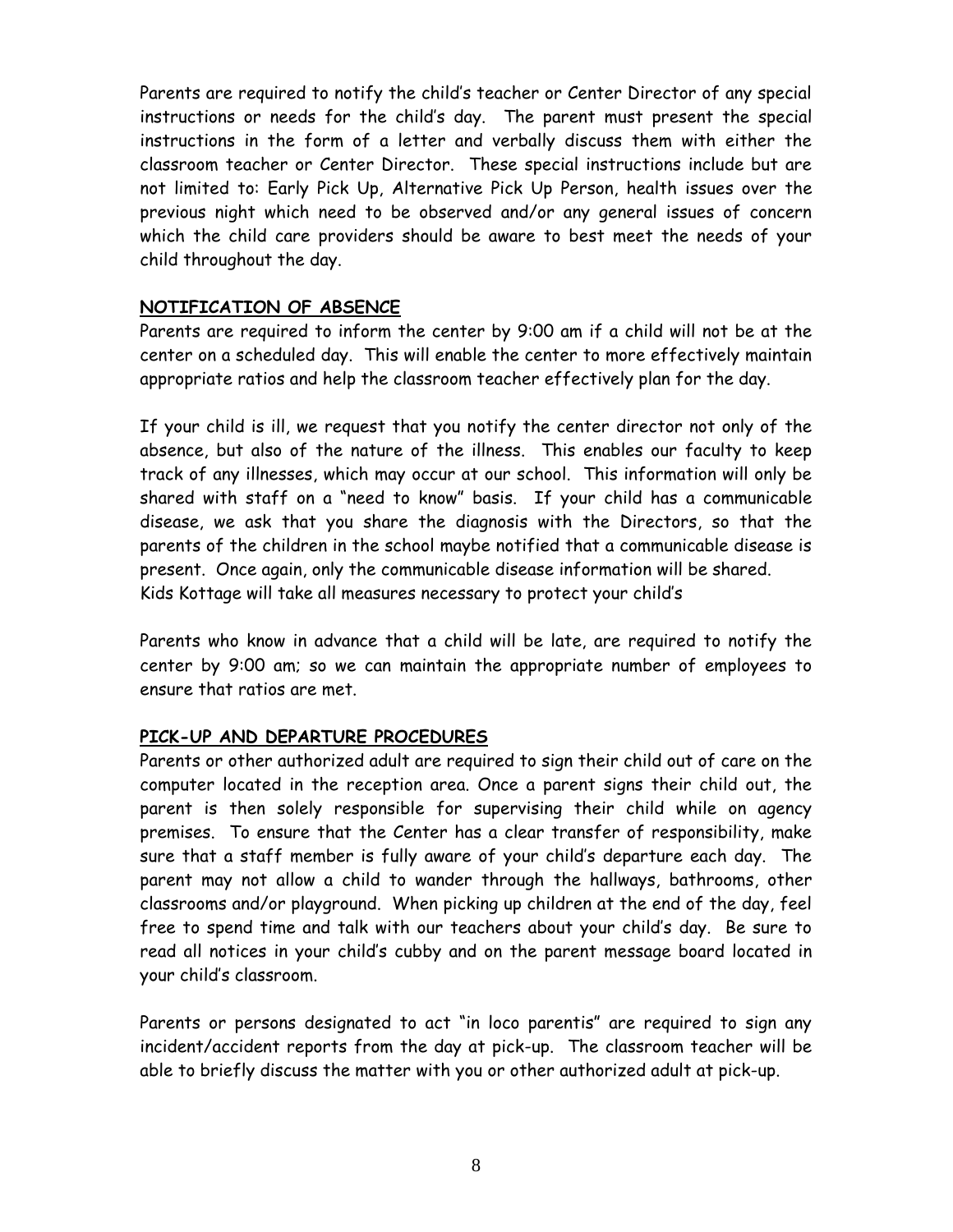# **LATE PICK-UP**

The center closes at 7:00 pm. A \$20.00 late fee will be charged for the first 15 minute period. In addition, a \$10.00 fee will be assessed for each addition a 15 minute period.

#### **PERSONS APPEARING TO BE IMPAIRED BY DRUGS/ALCOHOL AT PICK-UP**

The staff of Kids Kottage will contact local police and/or the other custodial parent should a parent appear to the staff of Kids Kottage to be under the influence of drugs and/or alcohol. The parent's right to immediate access does not permit the agency from denying a custodial parent access to their child even if the parent is or appears to be impaired. However, Kids Kottage staff will delay the impaired parent as long as possible, while contacting the other parent, the local police and Child Protective Services.

Any other authorized person who attempts to pick-up a child, and appears to the staff of Kids Kottage to be under the influence of drugs and/or alcohol will be denied access to the child. The staff of Kids Kottage will contact the child's parents, local police and Child Protective Services to notify them of the situation.

#### **EMERGENCY CONTACT/CONSENT FOR CHILD CARE RELEASE**

At enrollment, parents will be presented with an Emergency Contact /Consent for Child Release form. Parents are encouraged to include on this form any, and all persons who, in the course of events, may at one time be asked to pick-up their child from Kids Kottage. In an emergency situation the child's parents will be called first. If they can not be reached staff will call the persons listed on this form until someone can be reached.

Should the staff contact a parent, and the parent is unable to pick up the child, it is then the responsibility of the parent to arrange for their child to be picked up by someone on the emergency list.

Parents do need to be listed on the Emergency Contact Form in the Primary Release section. In the Non-Parental/Guardian Release section parents do not need to be listed. The nature of the parental relationship affords the parents (in the absence of a court order indicating otherwise) the right to pick-up their child.

Parents will be asked to determine which persons (if any) on the Emergency Contact/Consent for Child Release Form has the right to act "In Loco Parentis." In Loco Parentis status affords the pick up person the right to discuss confidential information about the child's day including but not limited to, incident/accident reports, and behavior issues. In the absence of this designation the people on the Emergency Contact/Consent for Child Release Form are only afforded the right to pick up the child. Staff is not permitted to discuss the child's day with them.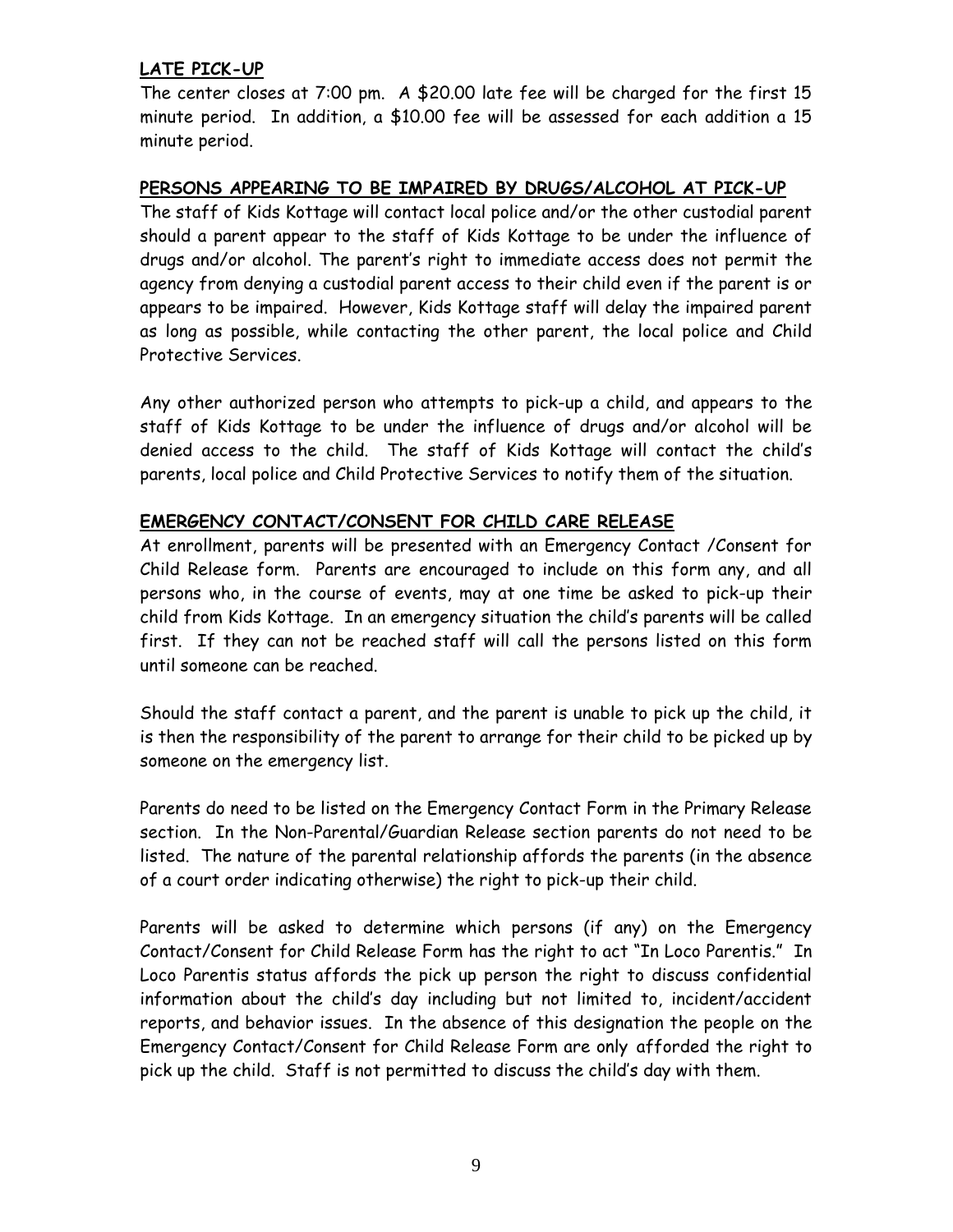The persons on the Emergency Contact/Consent for Child Release form will be required to provide a password and photo identification prior to the agency releasing the child. There will be no exceptions to this rule.

All changes and/or additions to the Emergency Contact/Consent for Child Release form must be made in writing and be dated and signed. Only custodial parents have the right to make changes or additions to this form.

Kids Kottage reserves the right to refuse/ban any person listed on the Emergency Contact/Consent for Release Form for any reason, including but not limited to violations of the policies/procedures contained herein. It is the responsibility of the enrolling parent(s) to inform each person on the Emergency Contact/Consent for Release Form of the policies/procedures contained herein.

# **MANDATED REPORTING OF SUSPECTED CHILD ABUSE AND/OR NEGLECT**

Under the Child Protective Services Act, mandated reporters are required to report any **suspicion** of abuse or neglect to the appropriate authorities. The employees of Kids Kottage are considered mandated reporters, under this law. The employees of Kids Kottage are not required to discuss their suspicions with parents prior to reporting the matter to the appropriate authorities, nor are they required to investigate the cause of any suspicious marks, behavior or condition prior to making a report. Under the Act, mandated reporters can be held criminally responsible if they fail to report suspected abuse or neglect. We at Kids Kottage take this responsibility very seriously and will make all warranted reports to the appropriate authorities. The Child Protective Services Act is designed to protect the welfare and best interest of all children.

As mandated reporters, the staff of Kids Kottage can not be held liable for reports made to Child Protective Services which are determined to be unfounded, provided the report was made in "good faith."

Causes for reporting suspected child abuse or neglect include, but are not limited to:

- Unusual bruising, marks, or cuts on the child's body
- Severe verbal reprimands
- Improper clothing relating to size, cleanliness, season
- Transporting a child without appropriate child restraints (e.g. car seats, seat belts, etc.)
- Dropping off or picking up a child while under the influence of illegal drugs or alcohol
- Not providing appropriate meals including a drink for your child
- Leaving a child unattended for any amount of time
- Failure to attend to the special needs of a disabled child
- Sending a sick child to school over medicated to hide symptoms, which would typically require the child to be kept at home until symptoms subside.
- Children who exhibit behavior consistent with an abusive situation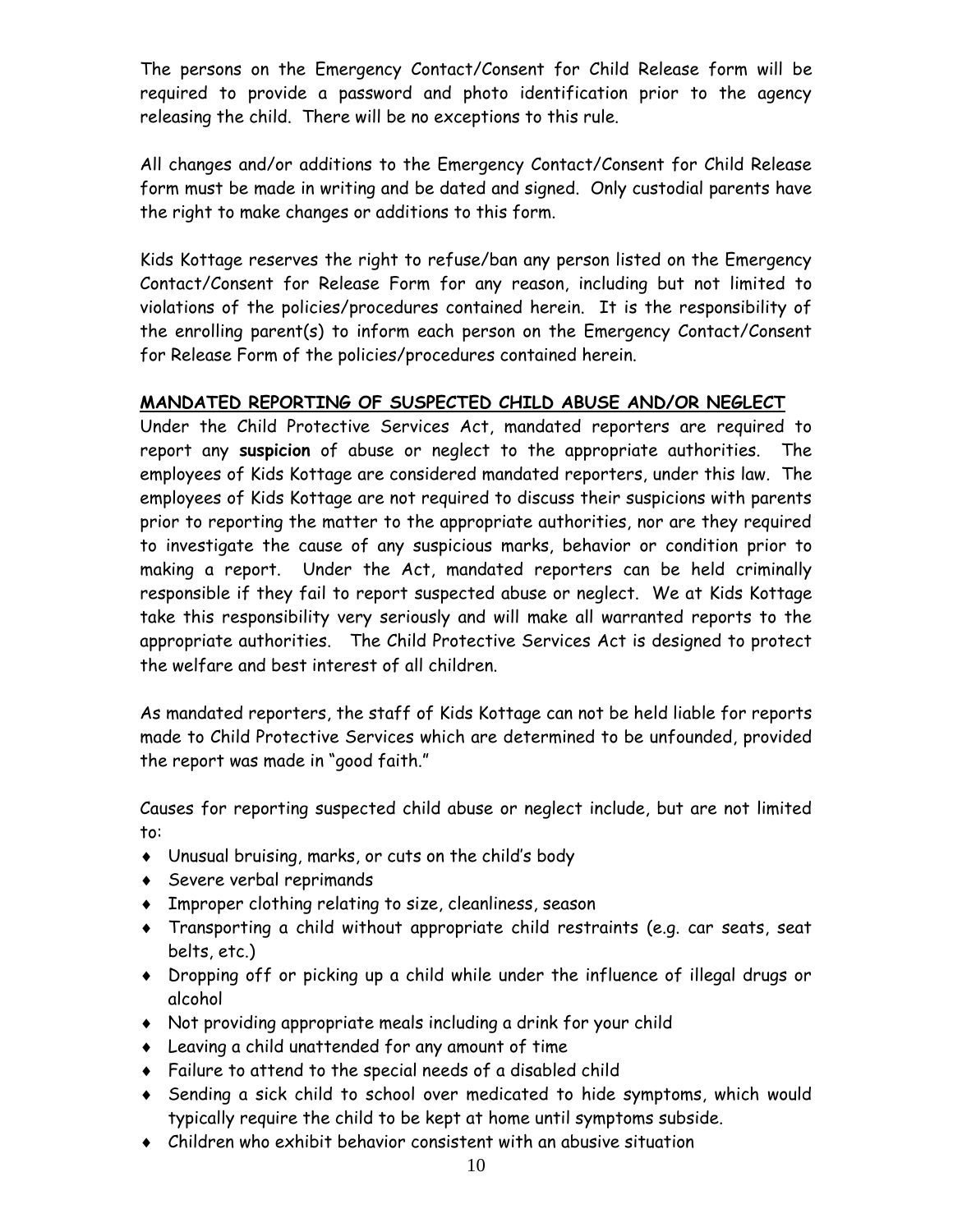## **PARENT CODE OF CONDUCT**

Kids Kottage requires the parents of enrolled children at all times, to behave in a manner consistent with decency, courtesy, and respect. One of the goals of Kids Kottage is to provide the most appropriate environment in which a child can grow, learn and develop. Achieving this ideal environment is not only the responsibility of the employees of Kids Kottage but, is the responsibility of each and every parent or adult who enters the center. Parents are required to behave in a manner that fosters this ideal environment.

#### **SWEARING/CURSING:**

No parent or adult is permitted to curse or use other inappropriate language on agency property at any time, whether in the presence of a child or not. Such language is considered offensive by many people and will not be tolerated. If a parent or adult feels frustrated or angry, it is more appropriate to verbally express the frustration or anger using non-offensive language. At NO time shall inappropriate language be directed toward members of the staff.

# **THREATENING OF EMPLOYEES, CHILDREN OTHER PARENTS OR ADULTS ASSOCIATED WITH KIDS KOTTAGE:**

Threats of any kind will not be tolerated. In today's society Kids Kottage can not afford to sit by idly while threats are made. In addition, all threats will be reported to the appropriate authorities and will be prosecuted to the fullest extent of the law. While apologies for such behavior are appreciated, the agency will not assume the risk of a second chance.

# **PHYSICAL/VERBAL PUNISHMENT OF YOUR CHILD OR OTHER CHILDREN AT KIDS KOTTAGE:**

While Kids Kottage does not necessarily support nor condone corporal punishment of children, such acts are not permitted in the child care facility. While verbal reprimands may be appropriate it is not appropriate for parents to verbally abuse their child. Doing so may cause undue embarrassment or emotional distress. Parents are always welcome to discuss a behavior issue with the teacher and to seek advice and guidance regarding appropriate and effective disciplinary procedures.

Parents are prohibited from addressing, for the purpose of correction or discipline, a child that is not their own. Of course, no parent or other adult may physically punish another parent's child. If a parent should witness another parent's child behaving in an inappropriate manner, or is concerned about behavior reported to them by their own child, it is most appropriate for the parent to direct their concern to the classroom teacher and/or Center Directors.

Furthermore, it is wholly inappropriate for one parent to seek out another parent to discuss their child's inappropriate behavior. All behavior concerns should be brought to the classroom teacher or Directors' attention. At that point, the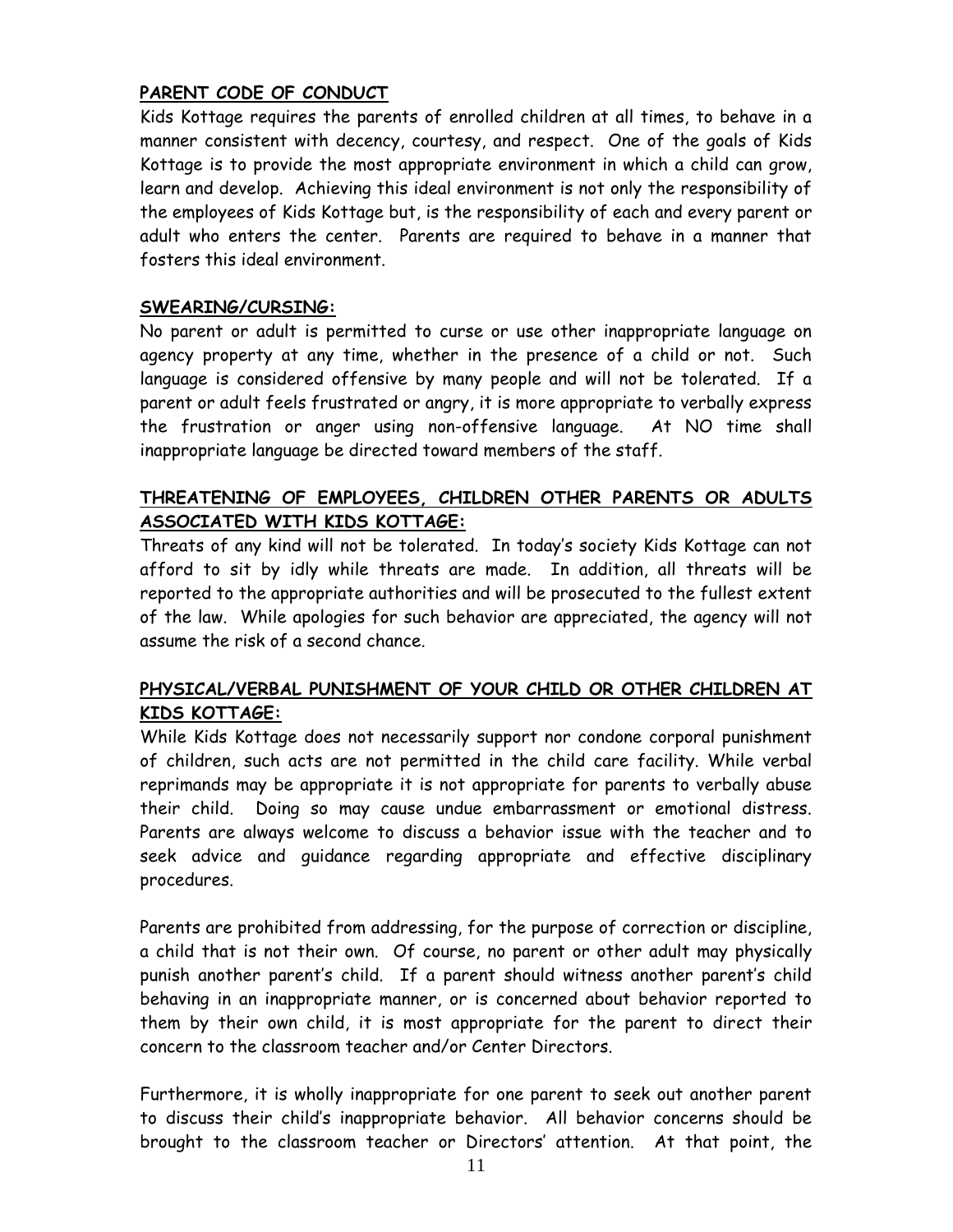teacher and/or Directors will address the issue with the other parent. Although you may be curious as to the outcome of such a discussion, teachers and/or the Directors' are strictly prohibited from discussing anything about another child with you. All children enrolled in our agency have privacy rights and are further protected by our Confidentiality Policy. You may be assured that we will not discuss anything about your child with another parent or adult visiting the center.

# **SMOKING:**

For the health of all Kids Kottage employees, children and associates, smoking is prohibited in the building.

# **VIOLATIONS OF THE SAFETY POLICY:**

Parents are required to follow all safety procedures at all times. These procedures are designed not as mere inconveniences, but to protect the welfare and best interest of the employees, children and associates of Kids Kottage. Please be particularly mindful of Kids Kottage's entrance procedures. We all like to be polite. However, we need to be careful to not allow unauthorized individuals into the center. Holding the door open for the person following you may, in fact, be polite; however that person may not be authorized to enter the premises. Security procedures are only as strong as the weakest person in our organizational chain. Be alert and mindful. Immediately report any breaches to the Center Directors.

# **CONFRONTATIONAL INTERACTION WITH EMPLOYEES, OTHER PARENTS OR ASSOCIATES OF KIDS KOTTAGE:**

While it is understood that parents will not always agree with the employees of Kids Kottage or the parents of the other children, it is expected that all disagreements be handled in a calm and respectful manner. Confrontational interactions are not an appropriate means by which to communicate a point and are strictly prohibited.

Kids Kottage reserves the right to refuse admission to any child at any time with or without cause.

Possible reasons for the refusal of admission include but are not limited to:

- 1. Lack of staff to maintain appropriate Staff to Child Ratios as determined by State Licensing Regulations.
- 2. The need to maintain compliance with Licensing Regulations.
- 3. Staff deems the child to ill to attend.
- 4. Domestics Situations that present a safety risk to the child, staff or other children enrolled at Kids Kottage if the child were to be present at the center.
- 5. Parent's failure to maintain accurate, up to date records.
- 6. Parents' failure to complete and return required documentation in a timely fashion.

Parents will be reimbursed tuition for days when their child is refused admission to the program.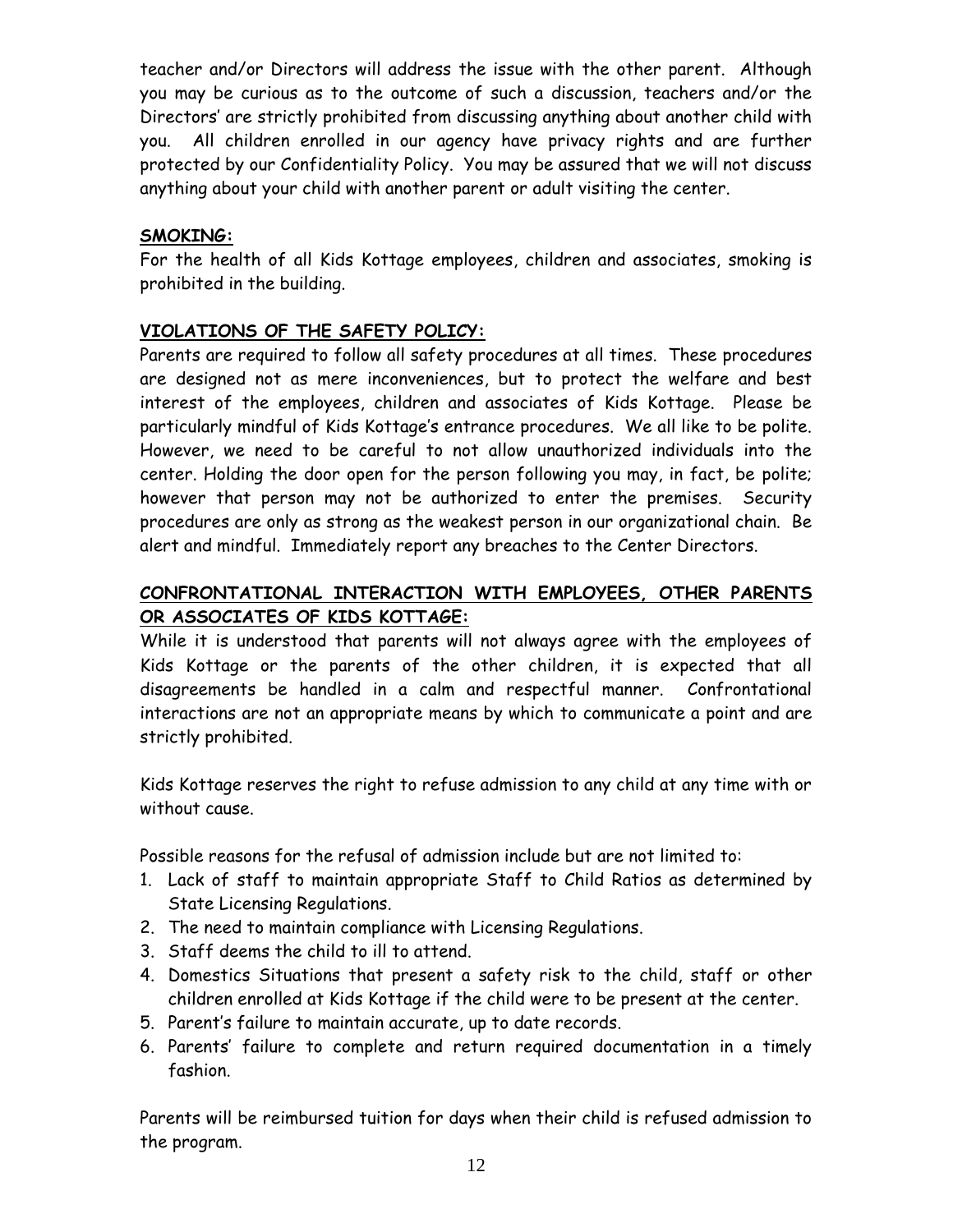#### **CURRICULUM**

Kids Kottage is a state of the art facility that provides childcare of the highest quality. We understand the importance of appropriate educational experiences and their role in the success of guiding children on his or her path to "developing the future". We believe that a child's day must include gentle guidance, personal attention, and developmentally appropriate practices and activities. Children learn best in a warm, nurturing, safe environment in which individual and cultural differences are valued.

Our curriculum team has developed a program that includes activities that both challenge and encourage children to grow and learn at his or her own pace with attention to each child's differing needs and interests. Our activities and classroom structures have been carefully designed to meet the developmental capabilities of each child. We initiate learning through a play-based, thematic and multicultural manner. Children have the freedom to select from different learning stations in their classrooms. Each classroom's learning stations include: Music, Science, Math, Library, Art, Manipulatives, Dramatic Play, Woodworking and Sensory. We recognize that young children learn through hands-on experiences and believe that your child's development will be enhanced by our approach of making the learning process fun. Our program ensures positive growth in cognitive, social, emotional, creative and physical development. Our curriculum promotes positive self-discipline, selfimage and cooperation in each child.

# **NAP/REST TIME**

Kids Kottage rest policy is based upon State licensing requirements. All children, under the age of five who remain at the center for four or more consecutive hours are required to rest for 30 minutes. Children are never told they must sleep. After 30 minutes, children that are awake are given the opportunity to select quiet activities to occupy themselves while their classmates rest.

Mats or cots are provided for each individual child. Families are responsible for providing a clean crib-sized sheet and a small blanket clearly labeled with the child's first and last name. Sheets and blankets are returned to you at the end of each week for laundering. Please be certain to return your child's freshly laundered bedding at the start of each week.

# **BIRTHDAY/HOLIDAY CELEBRATIONS**

Birthdays are special occasions for the family and the classroom community. If you wish to celebrate your child's birthday and send a special treat please arrange this ahead of time with your child's teacher.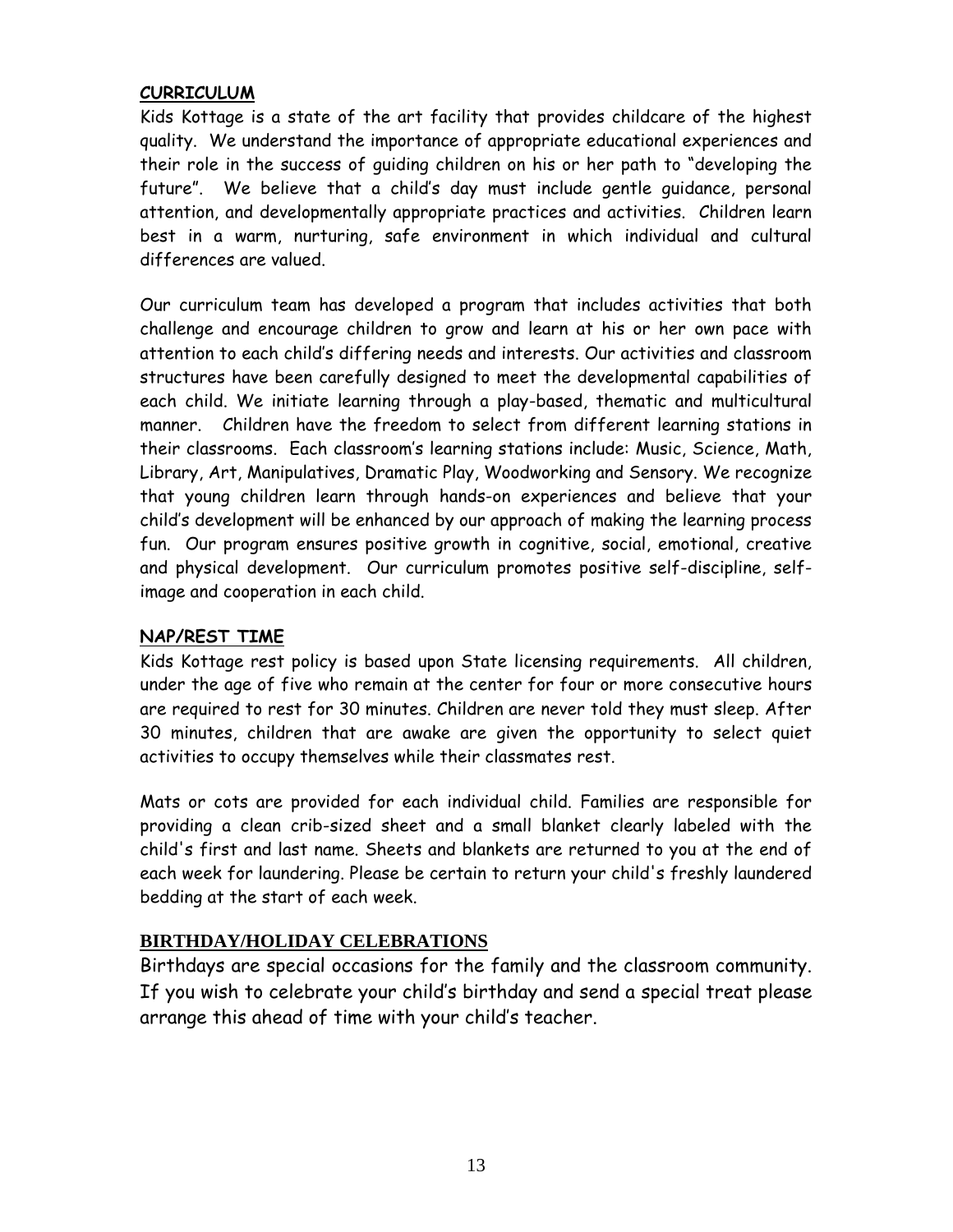# **COMMUNICATION AND PARENT PARTICIPATION**

It is our function as teachers to support and facilitate the development and education of your children. We need your input and value your suggestions and observations. Because you are the expert when it comes to knowing your child, we appreciate your perceptions, feelings and observations about your child. We welcome parents to participate in the center's daily activities, special events, volunteer to share a special talent with your child's class, join us on a field trip as a chaperone or just stop by for a visit during the day.

#### **ORIENTATION**

Every September, Kids Kottage hosts an informative orientation meeting for families of children enrolled. Parents and/or guardians have the opportunity to meet and talk with members of the current staff. Staff members explain and give examples of the curriculum, activities, and learning outcomes. Attendance at this important meeting is strongly recommended for both new and returning families.

#### **WEB CAM/ON-LINE VIEWING**

Children's view is a webcam service that allows parents to view their child's daily activities and classroom online using a secure password. This service is included in your monthly tuition.

#### **DAILY INFORMATION SHEETS**

Each day parents of our infants and toddlers will receive "All About Me" detailed reports of their child's eating, sleeping and developmental activities. Pre School through School Age classes will post Kottage Chat sheets for parents.

#### **NEWSLETTERS**

Monthly newsletters are provided to all families. Our newsletters include: center activities, upcoming special events, center reminders, health and safety tips, etc.

#### **SCHOOL PICTURES**

Individual and class pictures will be taken during the year by a professional photographer. Parents will have the opportunity to purchase their children's portraits.

#### **GRADUATION**

Our Pre-K and Kindergarten classes will participate in a graduation ceremony in June. Please see the Directors for more information.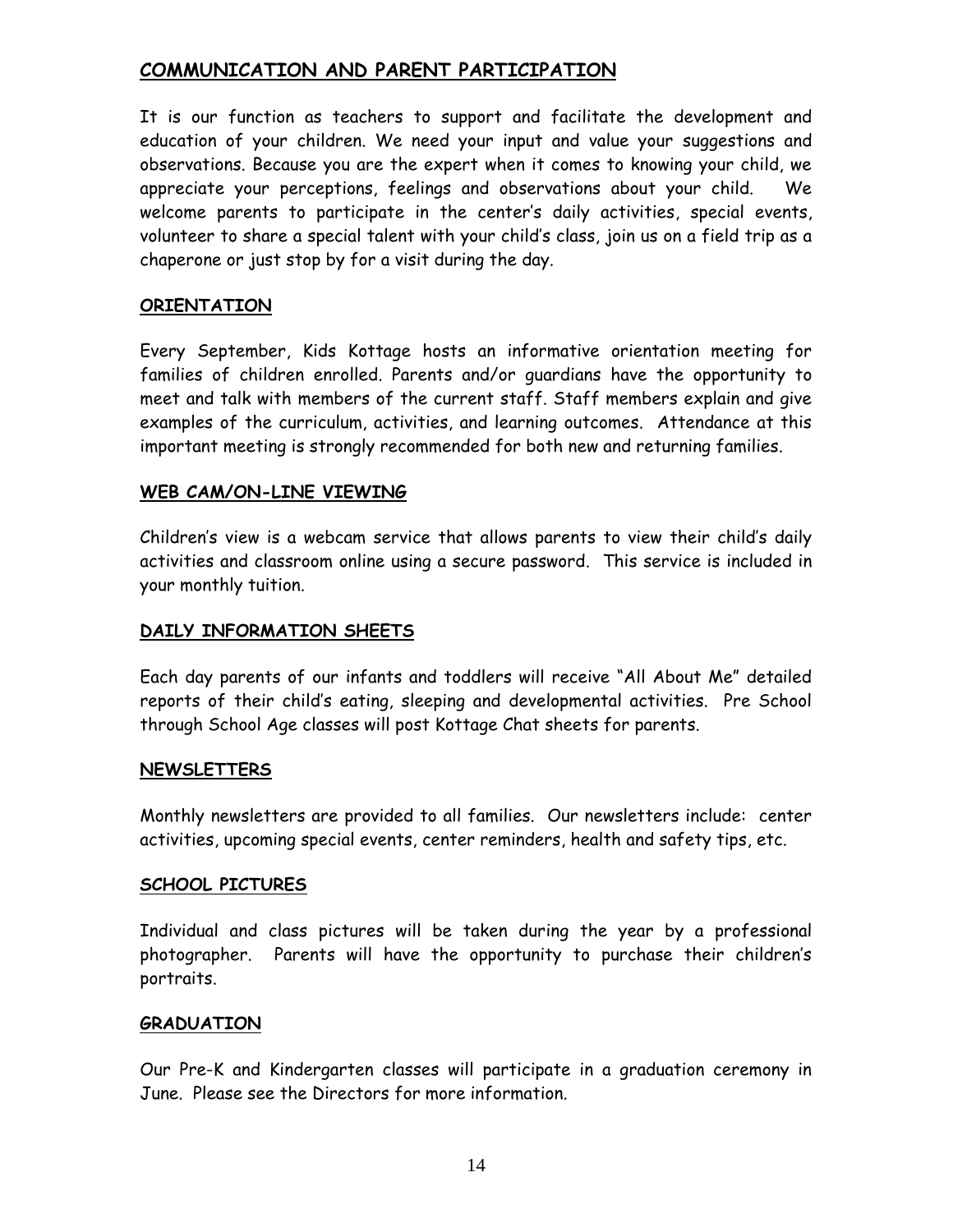## **LESSSON PLANS**

Lesson plans are posted weekly on the parent board in each classroom. The weekly plan lists detailed activities that the children will participate in. These include the weekly theme, sensory experiences, art, math, science, language, motor skills as well as stories, songs, and other activities.

#### **PARENT TEACHER CONFERENCES**

Parent/teacher conferences will be offered two times during the academic year to discuss the development and progress of each individual child. Conferences also provide an opportunity for you to share your child's interests and home activities. A parent or teacher may request additional conferences at any other time during the year. We feel open, two-way communication is an essential part of our partnership with you.

#### **PROGRAM EVALUATION**

Annually we ask all of our families to complete a program evaluation. Your participation in the questionnaire enables us to evaluate and assess the effectiveness of our program, to make improvements as needed, and to monitor how efficiently we are meeting all of our family's needs. Your cooperation is appreciated.

#### **DISCIPLINE**

Kids Kottage's approach to discipline requires positive and developmentally appropriate techniques that ensure a child's physical and psychological safety. We use a variety of positive guidance techniques including problem solving, making choices, cooperation, and redirecting behavior in a positive manner. Our goal is to help children develop and internalize a sense of autonomy, self-control, and cooperative behavior. Our staff speaks to children at their eye level and actively listens to both their verbal and non-verbal messages. We model appropriate behavior, and set an example for children to follow. Under each staff member's guidance children learn to solve their conflicts and disagreements. The classroom rules and consequences are always age appropriate, definable, enforceable and consistent. We focus on the behavior, not the child. We validate children's positive behavior, promote confidence in their ability, and may ignore a child's negative behavior if it is considered not to be harmful to themselves or others.

At times we may find it necessary to separate a child from a situation to ensure the safety of all the children. If this occurs, a staff member will remove the child from only that particular area of the classroom and remain with the child to discuss the behavior. Staff will redirect the child until he/she has regained his or her selfcontrol. When the child feels in control he/she may return to all areas of the room.

Kids Kottage discipline policy does not permit hitting, abusive language, or ridicule. Discipline will not be associated with withholding outdoor activities, food, rest, or emotional response.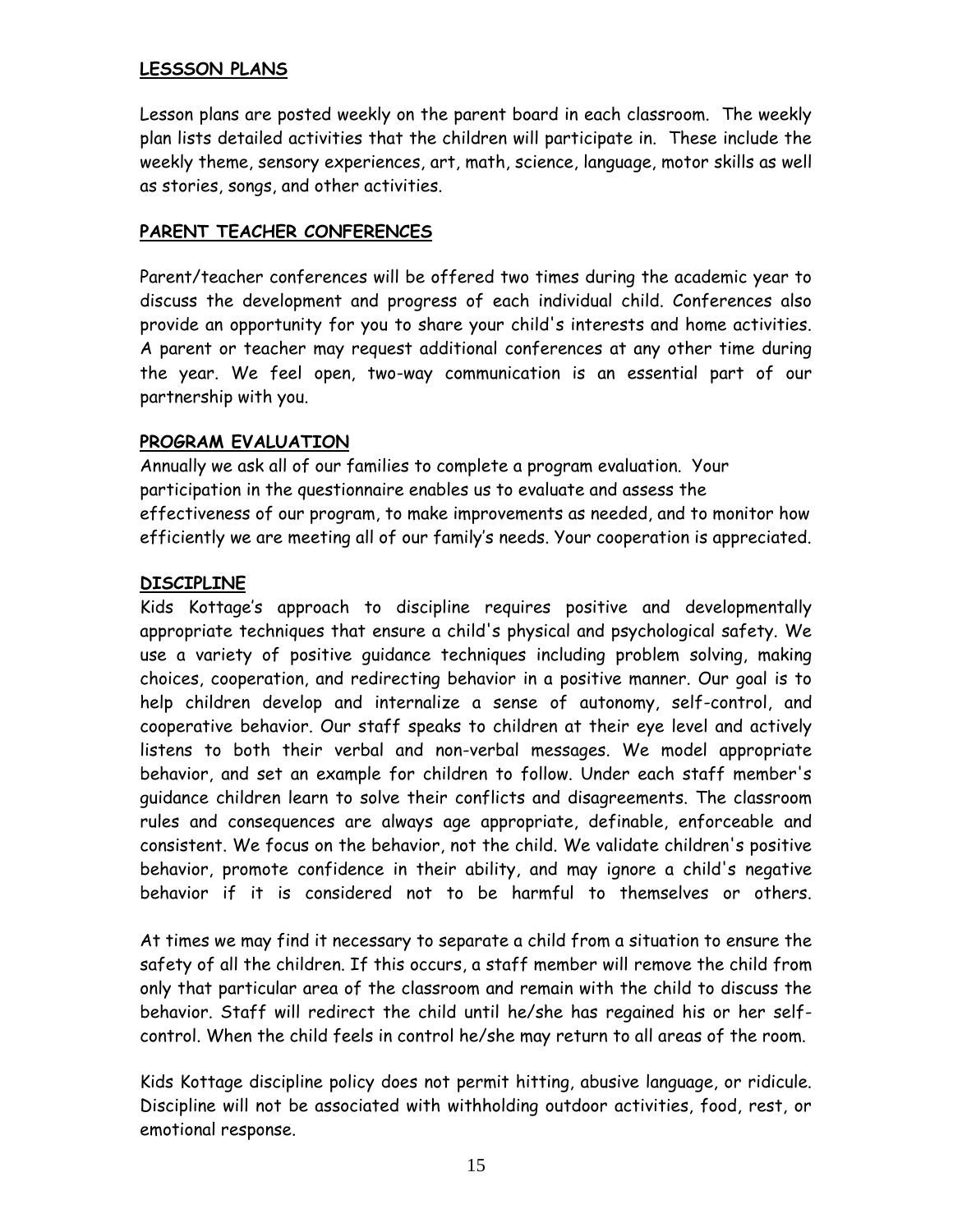# **TOYS FROM HOME**

Due to the risk of damage, sharing issues, and loss, children are not permitted to bring in toys from home, unless specifically requested by the classroom teacher for use as part of the curriculum.

Children in classrooms with nap/rest time are permitted to include with their bedding supplies, one plush/non-musical toy with which to nap/rest. This toy is to be placed with the bedding supplies and use of it will only be allowed at nap/rest time.

#### **APPROPRIATE CLOTHING AND EXTRA CLOTHES**

Children are engaged in various activities during the course of the day; some of these activities can be messy, and/or athletic in nature. Additionally, children are engaged in outdoor play daily, weather permitting. Due to these activities, children are required to be dressed in seasonably appropriate, comfortable clothing.

Coats, hats, gloves, scarves and winter boots must be provided in the winter months. It is not necessary for the children to wear their winter boots to school. Teachers will change the children into their winter boots when they go outdoors.

Children are not permitted to wear open toed, and/or open backed shoes. The most appropriate type of shoes for participation in school activities are rubber-soled, sneakers/tennis shoes.

Children ages 3 years through 5 are required to have one (1) seasonably and size appropriate complete change of clothing at the center at all times. Children under 3 years of age are required to have two seasonably and size appropriate, complete changes of clothing at the center at all times. A complete change of clothing includes: shirt, pants, underwear, socks, and shoes. Teachers will post reminders for parents to update changes of clothing as the weather begins to change.

All clothing items must be clearly labeled with the child's first and last name. This includes; coats, hats, gloves, scarves, and boots. Kids Kottage is not responsible for lost or damaged items of clothing.

#### **FIELD TRIPS**

Kids Kottage frequently supplements the in class curriculum with off premise field trips. Parents are required to give written permission for their child to attend each field trip. Notification of a field trip will be sent home in advance of the trip, with all pertinent trip information including, destination, date, time, reason for trip, cost, and mode of transportation. Accompanying the notification paper, teachers will include a permission slip to be filled out, signed, and returned to the teacher prior to the date of the trip. The field trip permission slip must be filled out completely and accurately, and all trip costs must be paid in advance in order for your child to attend.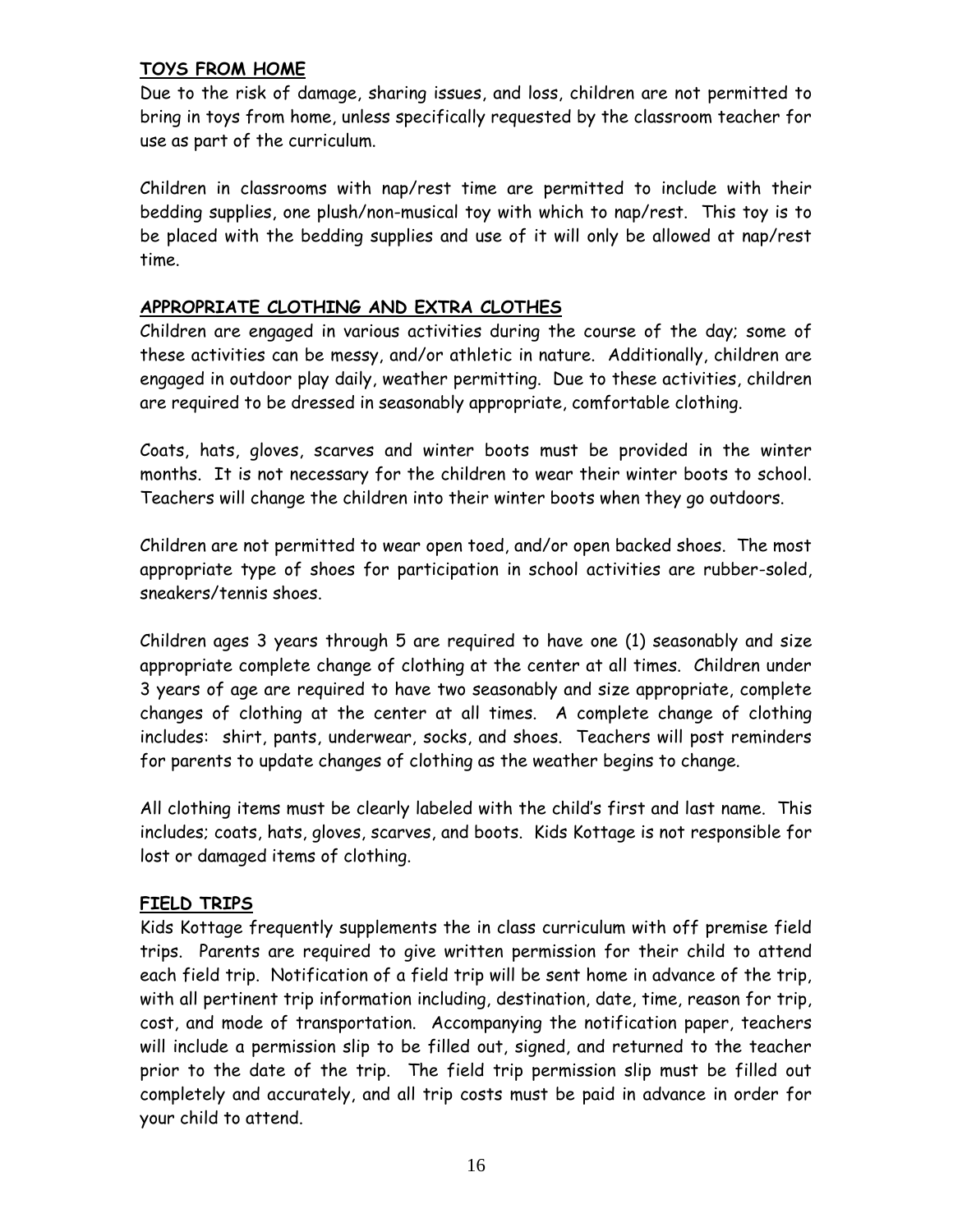If parents wish to attend the trip with their child, they should discuss attending with the classroom teacher or Director. Kids Kottage provides all required supervision for all field trips, but always invites and welcomes parents to attend.

Parents will not be permitted to transport any child, other than their own, on a Kids Kottage sponsored trip.

If your child is not scheduled to attend on the day of a field trip and you wish for your child to participate in the trip, please discuss this with your child's teacher at least three days prior to the date of the trip. Your child will be permitted to attend if required ratios can be maintained with his/her addition to the class. An additional day fee of as well as the cost of the trip and signed permission slip will be due prior to the date of the trip.

#### **HEALTH AND SAFETY**

#### **COMMUNICABLE DISEASES**

Kids Kottage follows all health/communicable disease policies as outlined in the American Academy of Pediatrics Model Health Policies and Procedures Manual. A copy of this manual is on file with the Center Director and is available upon request for review.

Parents are required to pick up an ill child within one (1) hour of notification by phone. If a parent is reached, but can not pick their child up within one (1) hour, it becomes the parent's responsibility to arrange for alternate pick up with someone listed on the child's emergency contact form. The staff will not continue to call those listed on the emergency contact list once a parent is reached. If a parent can not be reached, the staff will begin to call the people listed on the emergency contact form, until arrangements can be made for the child to be picked up.

Children will be excluded from participation in the program if they exhibit symptoms of any communicable disease. They will not be permitted to return to the program until they are no longer contagious. Guidelines for determining the contagious period for a specific illness are based on the recommendations by the American Academy of Pediatrics. Children must present a doctor's note stating they are no longer contagious and can return to the program. Kids Kottage reserves the right to refuse to allow a child to return if the nurse or designee believes the child to be too ill to participate in the program.

Children excluded from the program due to a fever may not return to the program until they are fever free, without fever reducing medication, for 24 hours. If your child is sent home due to a fever, he/she is not permitted to return to the program the following day at a minimum. A fever is defined as a temperature reading on a thermometer of at least 100.5° degrees Fahrenheit or more as taken under the arm.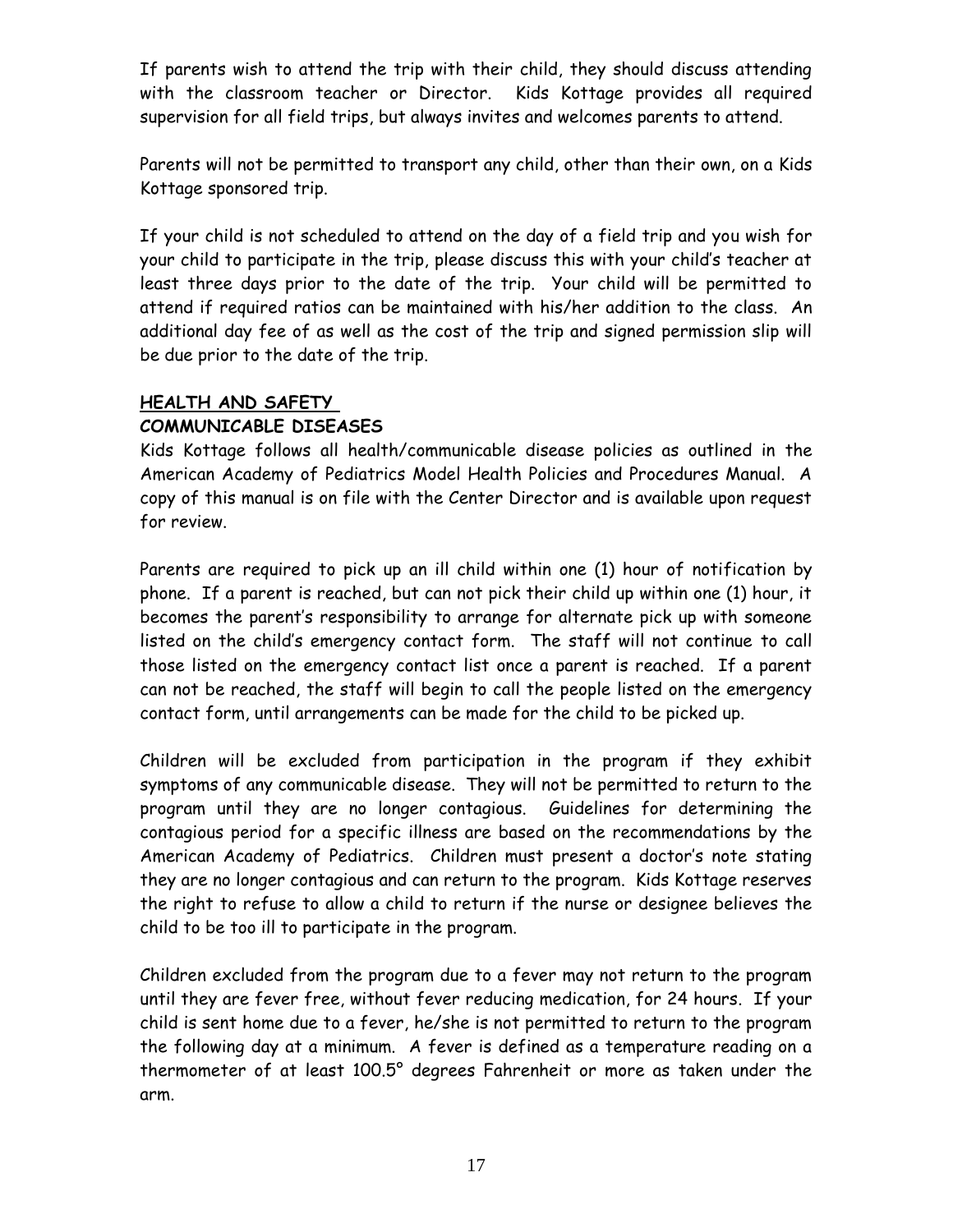Children are required to be excluded from the program for lose bowels or diarrhea which occur 3 or more times in a 24 hours period of time. Children may return to the program when normal bowel movements resume.

If your child will be absent due to illness, we request that you notify the center. This enables our faculty to keep track of any illnesses, which may occur at our school. This information will only be shared with faculty on a "need to know" basis. If your child has a communicable disease, we ask that you share the diagnosis with the directors, so that the parents of the children in the school maybe notified that a communicable disease is present. Once again, only the communicable disease information will be shared. Kids Kottage will take all measures necessary to protect your child's confidentiality. You are not required to disclose this information by law, and your continued enrollment will not be based whatsoever on your decision to share, (or not) the reason for your child's absence from school.

#### **Excludable Communicable Diseases**

**Respiratory Illnesses:** Chicken Pox, German Measles\*, Hemophilus Influenzae\*, Measles\*, Meningococcus\*, Mumps\*, Strep Throat, Tuberculosis\*, Whooping Cough\*

#### **Gastro-Intestinal Illnesses:**

Campylobacter\*, Escherichia coli\*, Giardia Lamblia\*, Hepatitis A\*, Salmonella\*, Shigella\*

# **Contact Illnesses:**

Impetigo, Lice, Scabies

#### **\*Reportable diseases, as specified in N.J.A.C. 10:122-27, 10 (a)**

If your child is exposed to any excludable disease at the Center, it will be posted for your notification. If we are aware that a child in the Center has a communicable disease or infection, we will contact all the families to indicate that their children may have been exposed and to inform them of possible symptoms to watch for.

#### **MEDICATION ADMINISTRATION**

The staff of Kids Kottage will administer medicine to the child upon written authorization by the parent or guardian. Written authorization including dose and time medication is to be administered must be made by completing the "Authorization to Administer Medicine" form located in the Nurse's Office. All medications must be stored in the locked medication box or refrigerator located in the Nurse's Office. **State Law requires that all prescription medication must** be in its original container; be labeled with the full pharmacy label (if prescription medicine); be in such condition that the name of the medication and the directions for use are clearly readable on the container (if non-prescription medicine); have the child's first and last name clearly appear on the container; include directions to administer the medication; and, be administered to the child with written parental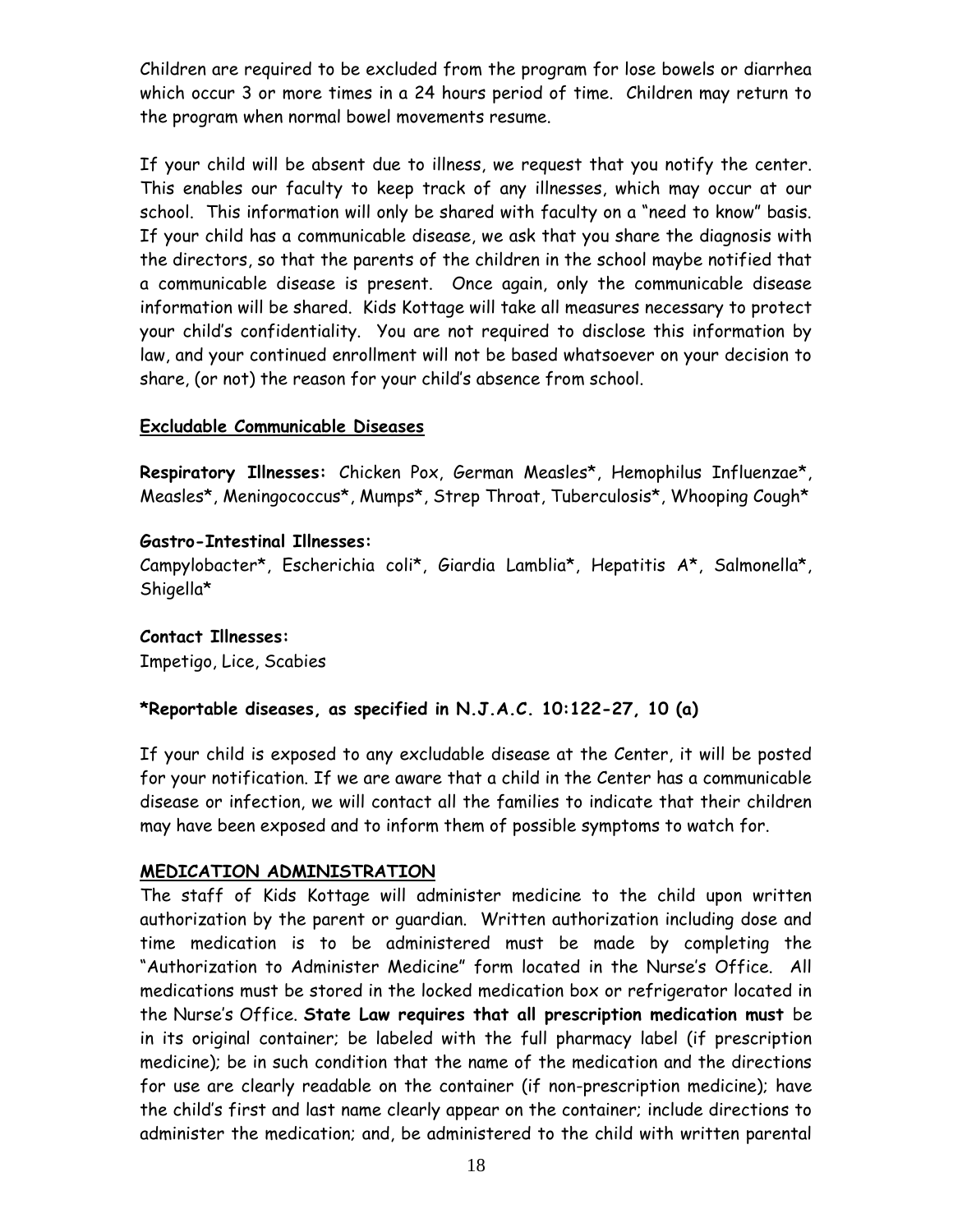permission and as stated on the label directions or as amended by written notice of a physician. Medication must be taken home at the end of each day. Medication not taken home at the end of the week will be discarded.

#### **CHILDREN WITH SEVERE ALLERGIES**

For the safety of your child, parents are required to provide a signed copy of the "Authorization For Emergency Care for Children with Severe Allergies" form, detailing any allergies, food or otherwise, from which their child suffers, at the time of enrollment or when the allergy is discovered. This form must be completely filled out by the child's physician and parent(s) or legal guardian(s), and must be updated every six months, or more frequently, as needed. In addition to this form, parents must provide a copy of any additional physician's orders and procedural guidelines relating to the prevention and treatment of the child's allergy. This form can be obtained by request from the Nurse or the Directors.

Parents must also execute a "Release and Waiver of Liability for Administering Emergency Treatment to Children with Severe Allergies" form. This form releases Kids Kottage from liability for administering treatment to children with severe allergies and taking other necessary actions set forth in the "Authorization for Emergency Care for Children with Severe Allergies" form, provided Kids Kottage exercises reasonable care in taking such actions.

Any medication required to treat an allergic reaction must be provided in accordance with the Medication Policy detailed herein.

# **BITING**

Kids Kottage recognizes that biting is a developmentally appropriate behavior for children in the infant through 2  $\frac{1}{2}$  year old classrooms. Parents with children in these classrooms should expect that their children may be bit, or will bite another child. The staff understands that parents are concerned and can be upset when their child is involved in a biting incident. We ask that you remember this is a developmentally appropriate behavior, and that the staff is working to identify situations which, provoke, or elicit this behavior so it can be prevented in the future. The staff will not punish, or harshly discipline children in the younger classrooms for biting behavior; they will simply redirect the children to different activities in separate areas of the classroom. Parents are expected to work with staff to identify methods and strategies to curb this behavior.

Children older than 3 years of age, may occasionally be involved in a biting incident. For children in this age group who bite, the staff will use the discipline procedures outlined in the discipline section of this handbook, as well as observe the child to determine what provokes or elicits this inappropriate behavior. If the child continues to bite, we reserve the right to remove the child from the center. The safety of all of the children in the program is of the utmost concern of Kids Kottage.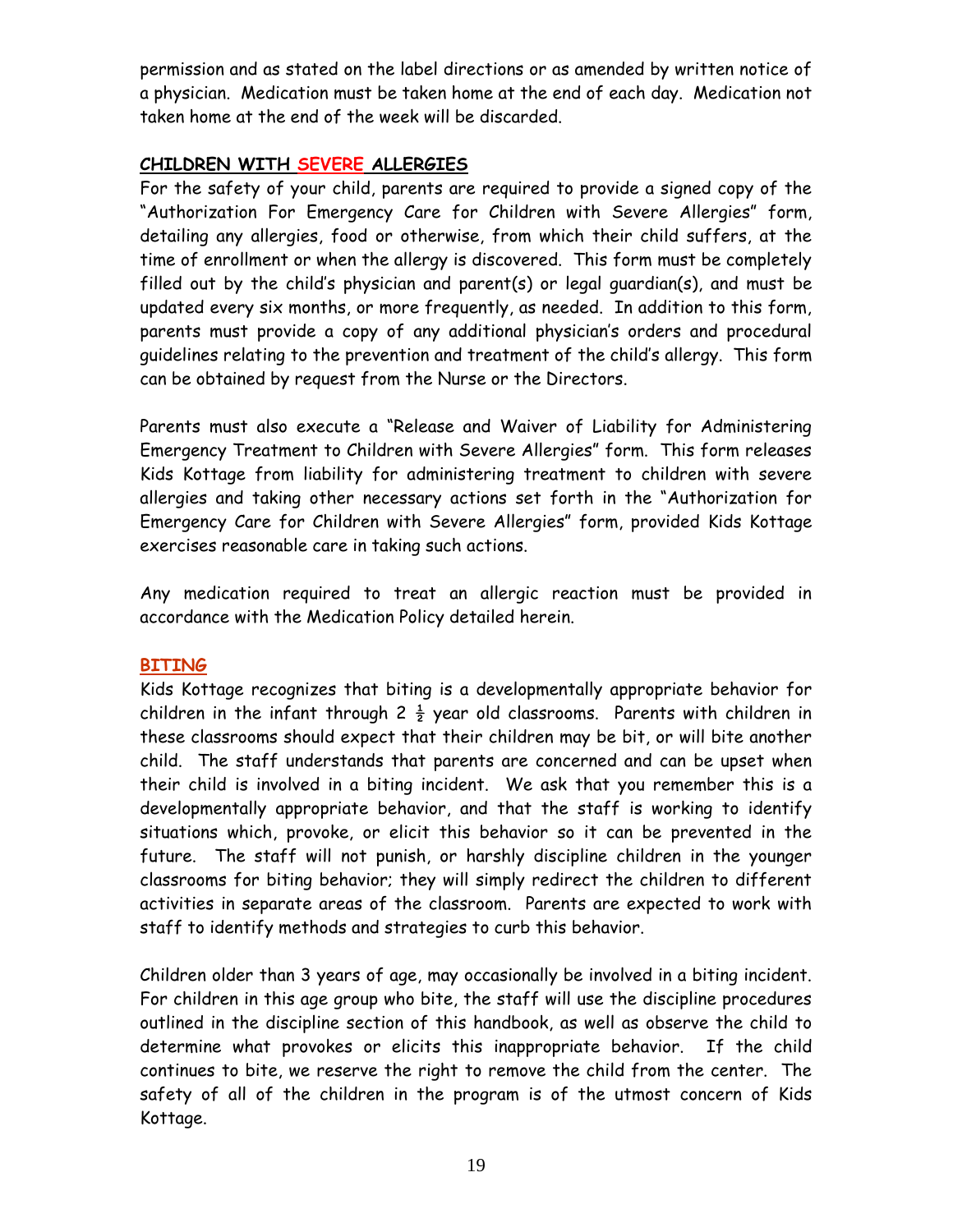Parents will be notified by incident/accident report that a biting incident occurred during the course of the day. The staff may not discuss with either parent the identity of the other child involved in the incident. This information is considered to be confidential and can not be disclosed. The staff of Kids Kottage can not discuss the medical history of any child involved in a biting incident with the other party. It is recommended that any child involved in a biting incident be seen by their family physician if the parents are concerned about communicable diseases possibly resulting from the biting incident.

#### **FIRE/EMERGENCY DRILLS**

Kids Kottage conducts monthly fire and emergency/evacuation drills. Parents, staff and children will not be made aware of drill dates or times, as this is the most effective way to assess the effectiveness of fire and emergency/evacuation plans.

During a fire/emergency drill or real fire/emergency situation, parents may not sign children into or out of the program. Parents must wait until the drill is complete and children have returned to the building to sign their child into the program. Parents may feel free to wait with the child's class in the designated safe-zone outside of the building until the drill is complete.

In the event of a real fire/emergency situation, the director or designate will inform each classroom teacher that the school will be closing. At this time any parents waiting to sign their child in will have to leave the premises with their child. All other parents or emergency contact persons will be notified by telephone of the situation.

Parents wishing to sign their child out of the program during a fire/emergency drill or real fire/emergency situation are expected to have patience with the staff as they are trying to maintain order during an often hectic and dangerous situation. If the center is in the midst of a fire/emergency drill, parents will be required to wait until the drill is completed and the staff and children are returned to the building to sign their child out of the program. If the center is having a real fire/emergency situation, parents will be asked to wait until the director or designee has accounted for all staff and children and gives the staff permission to release children. Once again, it is important for parents and staff to work together, remain calm, and cooperate with the fire/emergency personnel and center administration during these important and critical situations.

# **ALTERNATE SAFE LOCATION**

Should the administration of Kids Kottage or any emergency services personnel determine the building which houses the child care agency to be to dangerous to be occupied, the staff and children will be taken by East Windsor Township Police Department to a designated safe location. Once the children are assembled, the staff will begin contacting parents or emergency contact persons for pick up.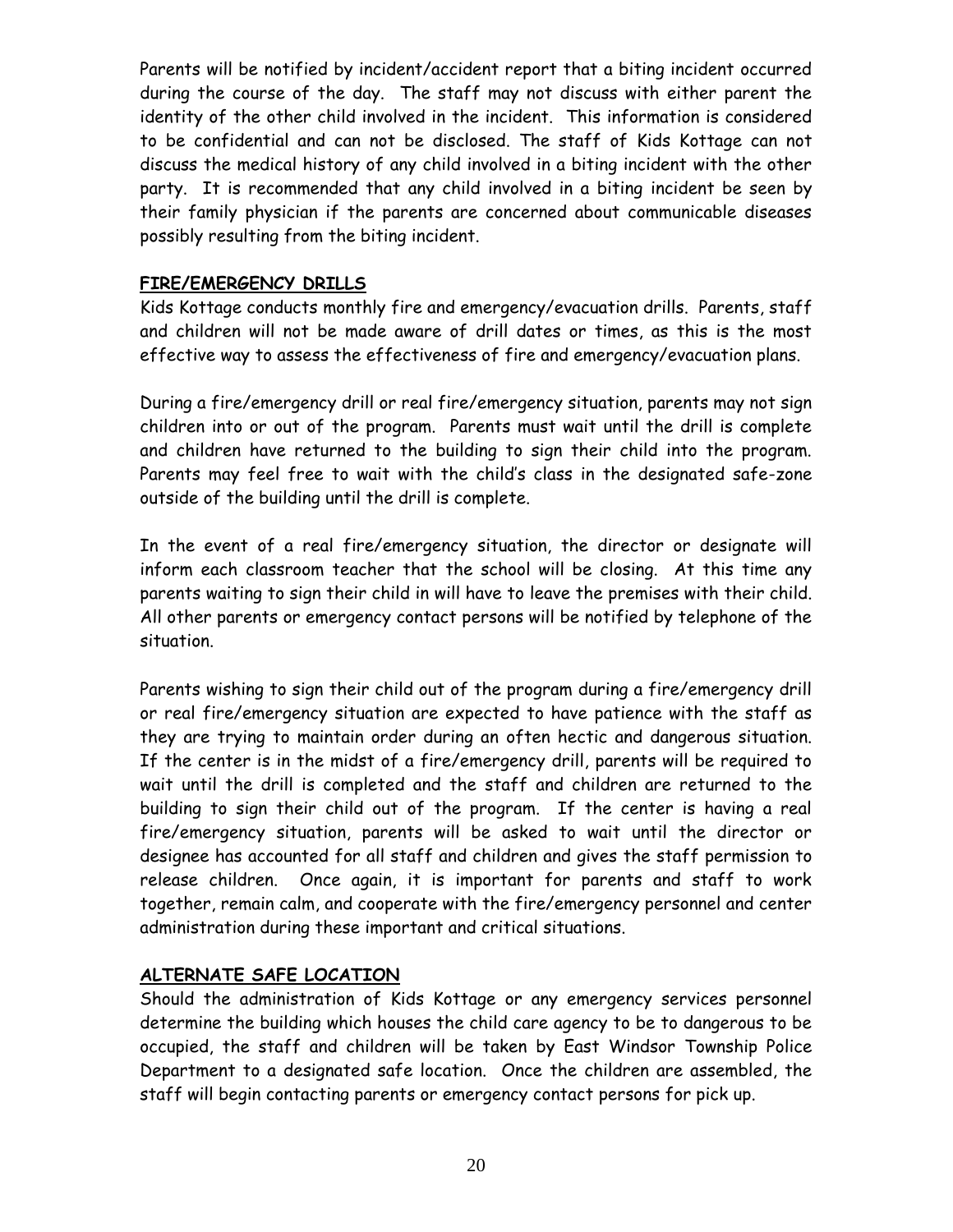# **INCIDENT/ACCIDENT REPORTS**

Should your child be involved in an incident/accident during the course of the school day, a staff member will complete an Incident/Accident Report. The Incident/Accident Report will be put in the child's cubby.

Parents or persons designated to act "in loco parentis" are required to sign any incident/accident reports from the day at pick-up. The classroom teacher will be able to briefly discuss the matter with you at pick-up. However, should you feel it necessary to have an in depth discussion or meeting, it is most appropriate to schedule the meeting for a later date because the teacher is responsible for supervising the remaining children in the classroom. A telephone conference may be scheduled for later in the day or for the next day at nap/rest time if the parent(s) is unable to meet at the center during the course of the day.

Should a person other than the parent or one designated to act "in loco parentis" pick-up the child, a parent or person designated to act "in loco parentis" must sign the Incident/Accident Report and return a copy to the center director within 24 hours.

#### **FOODS**

#### **Breakfast, Lunch and Snacks**

A healthy breakfast (for children arriving before 8:30 am), and a nutritious snack for both mid morning and mid afternoon will be served family style for all children in our toddler through Kindergarten classrooms. The staff will accompany the children during meals and snack and engage them in meaningful conversations. We use this opportunity to assist the children as they learn to pour their own juice or milk from child sized containers. If your child has special dietary restrictions or food allergies, please indicate on your child's enrollment form.

Families are required to provide a nutritious lunch for their child. Any uneaten lunch will be sent home in your child's lunchbox so you will know just how much your child has eaten each day.

Kids Kottage offers an optional hot lunch program at an additional cost. Please see the Director for menu selections and more information.

#### **FOOD GUIDELINES:**

- For special occasions such as cultural activities or birthdays, perishable food brought from home to be shared with other children must be store-bought and in its original package. Baked goods may be made at home if they are fully cooked, and are made with freshly purchased ingredients. Please be sure there is enough for all children in the child's class.
- Round firm foods that might lodge in the throat of a child less than 4 years of age are not permitted. These foods include whole grapes, hot dogs, popcorn, peanuts, thickly spread peanut butter and hard candy.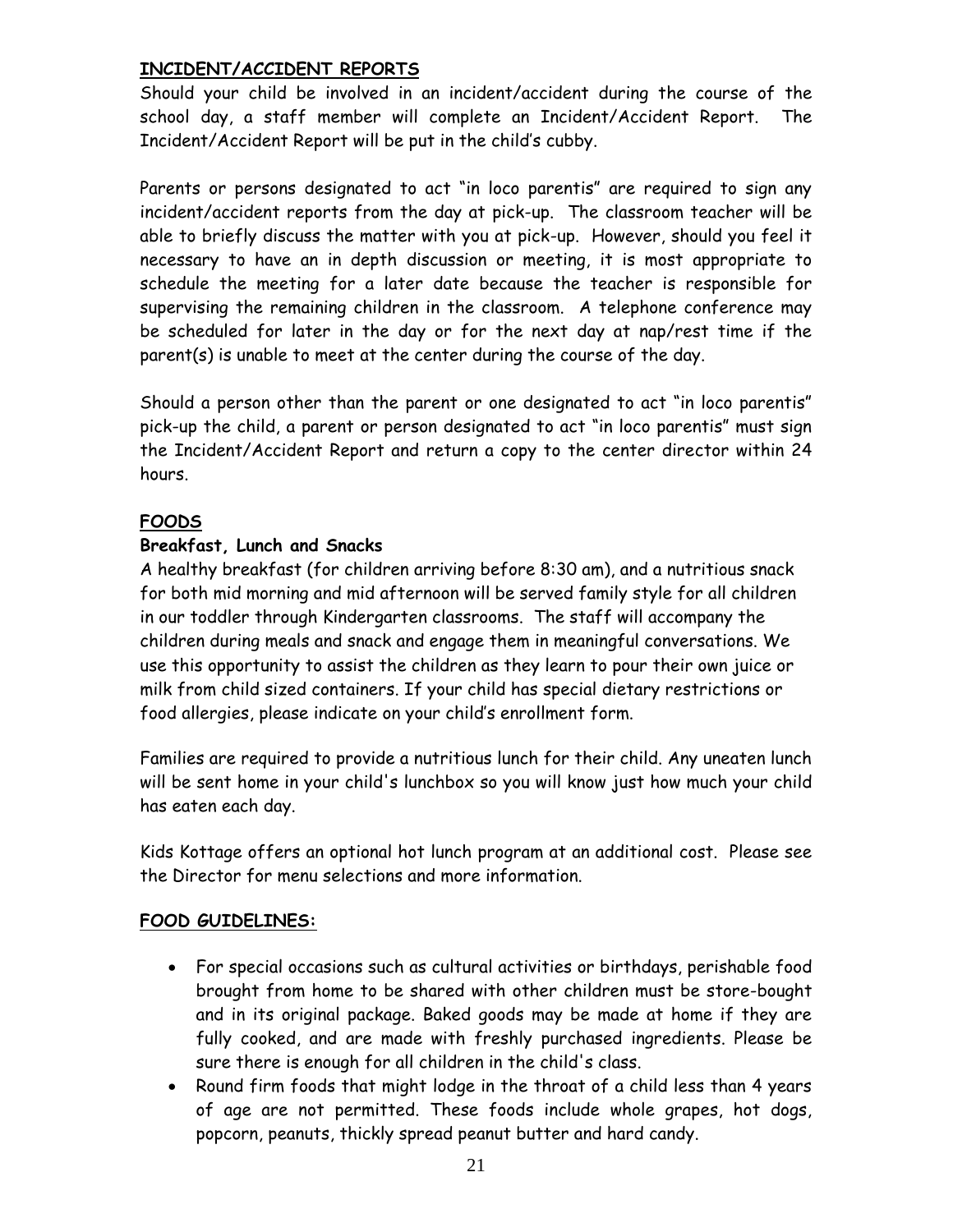- Please do not send glass bottles, candy, gum, soda, or "junk food" items. These foods will remain unopened and will be sent home at the end of the day.
- Lunch brought from home should be nutritious and well balanced. An insulated lunch container with a thermos is preferred. We also have a microwave for heating foods and a refrigerator for keeping drinks cold.
- For lunch, we recommends  $\frac{3}{4}$  cup milk, 1 serving of lean meat, fish, poultry, cheese or protein, 2 fruits and/or vegetables, and  $\frac{1}{2}$  slice of bread or starch alternative.
- All food items must be labeled with your child's name. Kids Kottage does not permit children to share or exchange food items.
- For the safety of your child, parents are required to provide written notification, on your child's enrollment form, of any allergies (food or otherwise), with instruction for treatment should a child have an allergic reaction. Please refer to the Health and Safety Policies contained herein for further information.

# **INFANT THROUGH TODDLER AGE GROUPS:**

Children enrolled in the infant through toddler classrooms must have all food items for consumption prepared and labeled each day the child is in attendance. This includes formula/breastmilk bottles, baby food, snacks, and juice bottles. Be sure to prepare one more bottle than you think your child will consume in a day to assure that your child won't run out. Prepared bottles must be stored in the designated refrigerator and will be warmed in a water bath prior to feeding. No bottles will be microwaved. All bottles must be taken home by the parents each night to be washed.

Parents must provide and label all utensils and bowls necessary for feedings. Children will not be fed directly from baby food jars, nor will the staff use previously opened baby food. Staff will mix baby cereal just prior to feedings. All unused food remaining after a feeding will be discarded.

Staff will complete a daily chart for each child detailing for the parent what the child ate, when, and how much.

Breastfeeding mothers are welcome to come to the center during the day to feed their child. Appropriate, private feeding locations will be made available. Please discuss your desire to come to the center to breastfeed your child with the classroom teacher.

# **PRE SCHOOL AND OLDER CLASSROOMS:**

Kids Kottage offers children a morning snack and an afternoon snack. Kids Kottage serves breakfast for children arriving at the center before 8:45 am.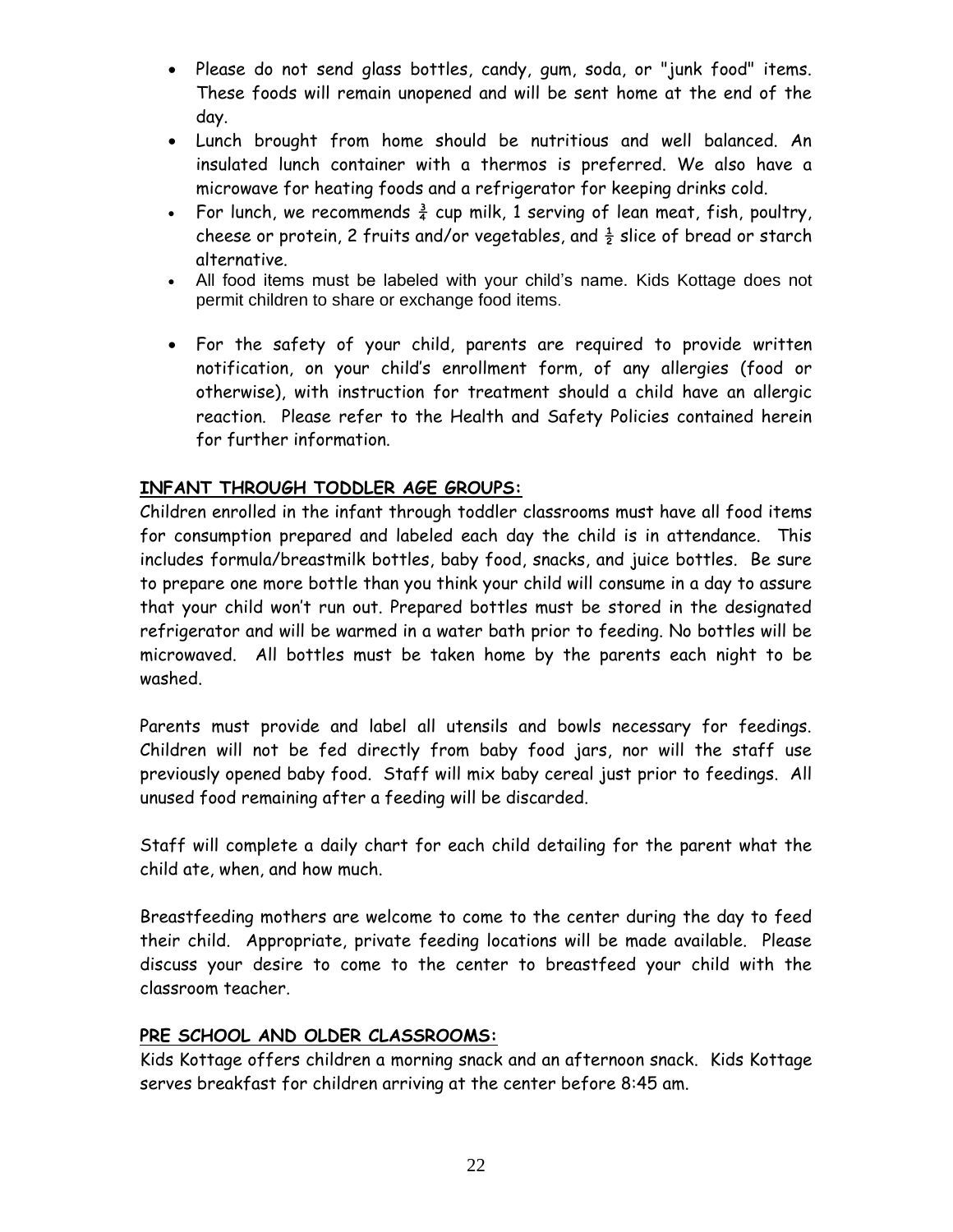All meals are served family style, with the children sitting at tables, to promote good manners, eating habits and socialization skills. Staff will encourage children to eat their main entrée first, followed by healthy snacks.

Kids Kottage prohibits any food item in glass containers (except Baby food in the infant classrooms). These can be safety hazards for the children and staff.

Lunches containing milk, cheese, yogurt, and/or other food items requiring refrigeration should be placed, by the parent, in the refrigerator designated for your child's classroom's use. To locate which refrigerator is designated for each classroom, ask your child's teacher.

All food items provided in your child's lunch must be labeled with your child's name.

#### **FIREARMS AND WEAPONS**

At no time is any person permitted to carry any type of Firearm, Ammunitions and/or Weapon on agency property for any reason. Violation of this policy will result in immediate dismissal from the program.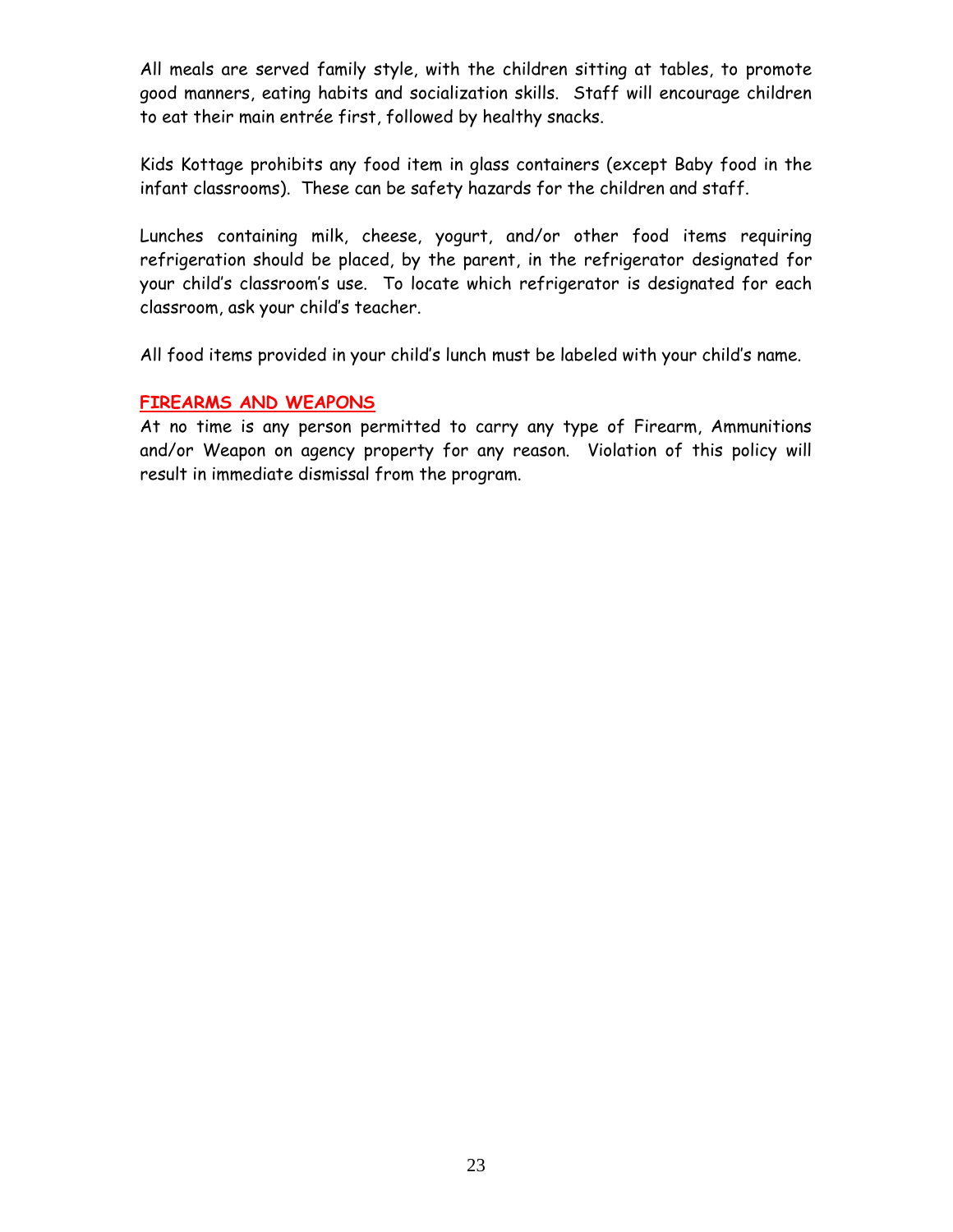# PARENT/GUARDIAN RECEIPT AND ACKNOWLEDGEMENT OF PARENT HANDBOOK

I/We, acknowledge that I/We have received a copy of Kids Kottage Learning Center's Parent Handbook and have been given the opportunity to read the manual and ask questions about and understand the policies contained therein. Furthermore, I/We agree to abide by the policies set forth in the manual.

I/We understand that the policies described in the Parent Handbook are not conditions of enrollment, and the language does not create a contract between Kids Kottage and the parents. Kids Kottage reserves the right to alter, amend, or otherwise modify these guidelines, in its sole discretion, without prior notice.

| Parent/Guardian Signature                                |  |
|----------------------------------------------------------|--|
|                                                          |  |
| Parent/Guardian                                          |  |
|                                                          |  |
| Parent/Guardian Signature: _____________________________ |  |
| Date: ______________________                             |  |
|                                                          |  |

Edited October, 2007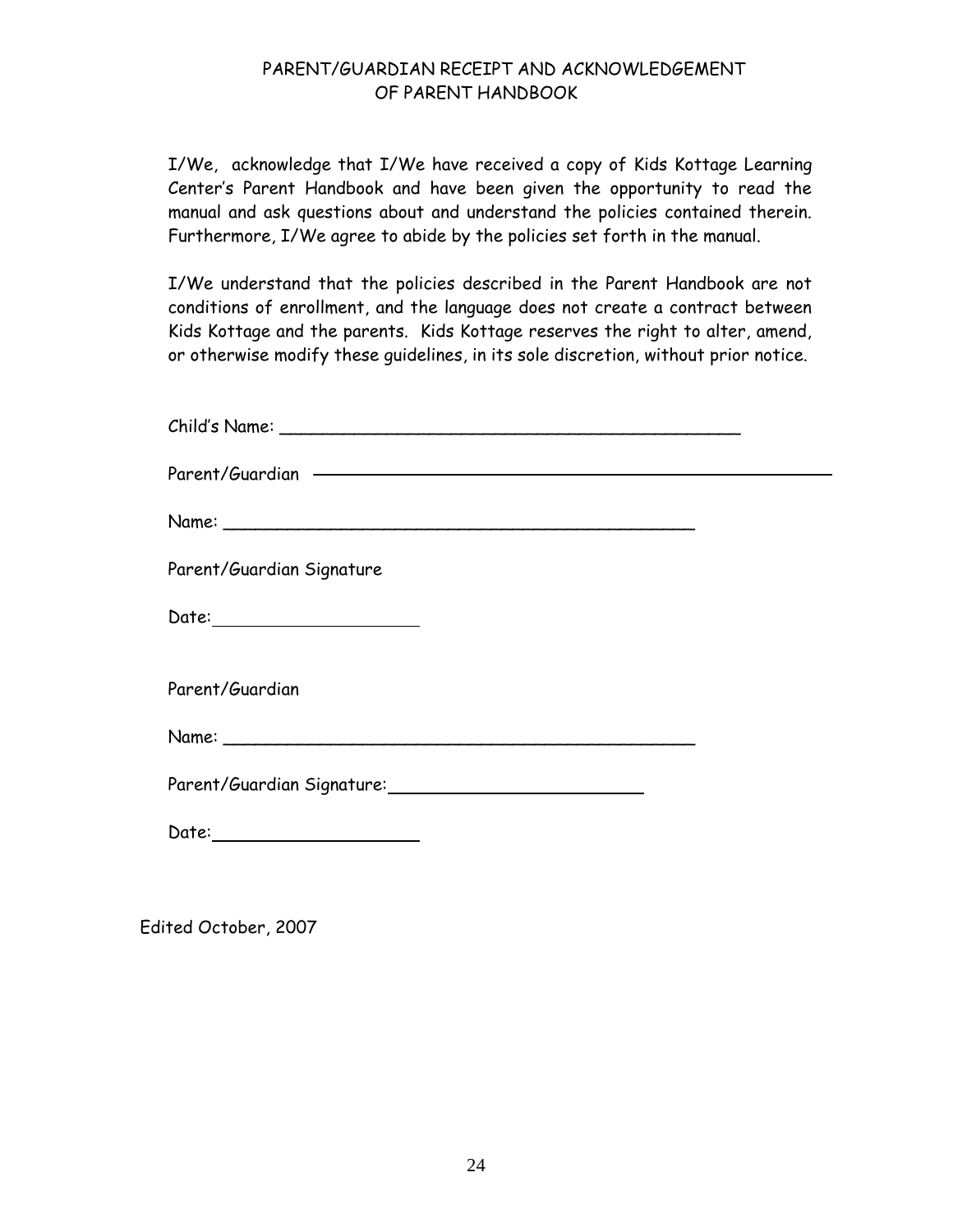# **Welcome**



## **Dear Families**,

Welcome to Kids Kottage Learning Center, Inc. We employ a team of childcare professionals that are truly committed to providing childcare of the highest quality, ensuring a safe, secure environment and the finest educational experiences. We look forward to sharing in the intellectual, physical, emotional and social development of your child.

This parent Handbook serves as a guide and provides general information about Kids Kottage Learning Center's programs, policies and procedures. Please discuss any questions regarding this handbook with the Directors.

Thank you for choosing Kids Kottage. Together we can make this a great experience for everyone. We look forward to getting to know you and your child.

Please complete and return the Parent/Guardian Acknowledgment and Receipt page of this handbook (located at the end) and return with your completed Enrollment Packet prior to your child's enrollment date.

Sincerely,

Linda Smart and the Kids Kottage Family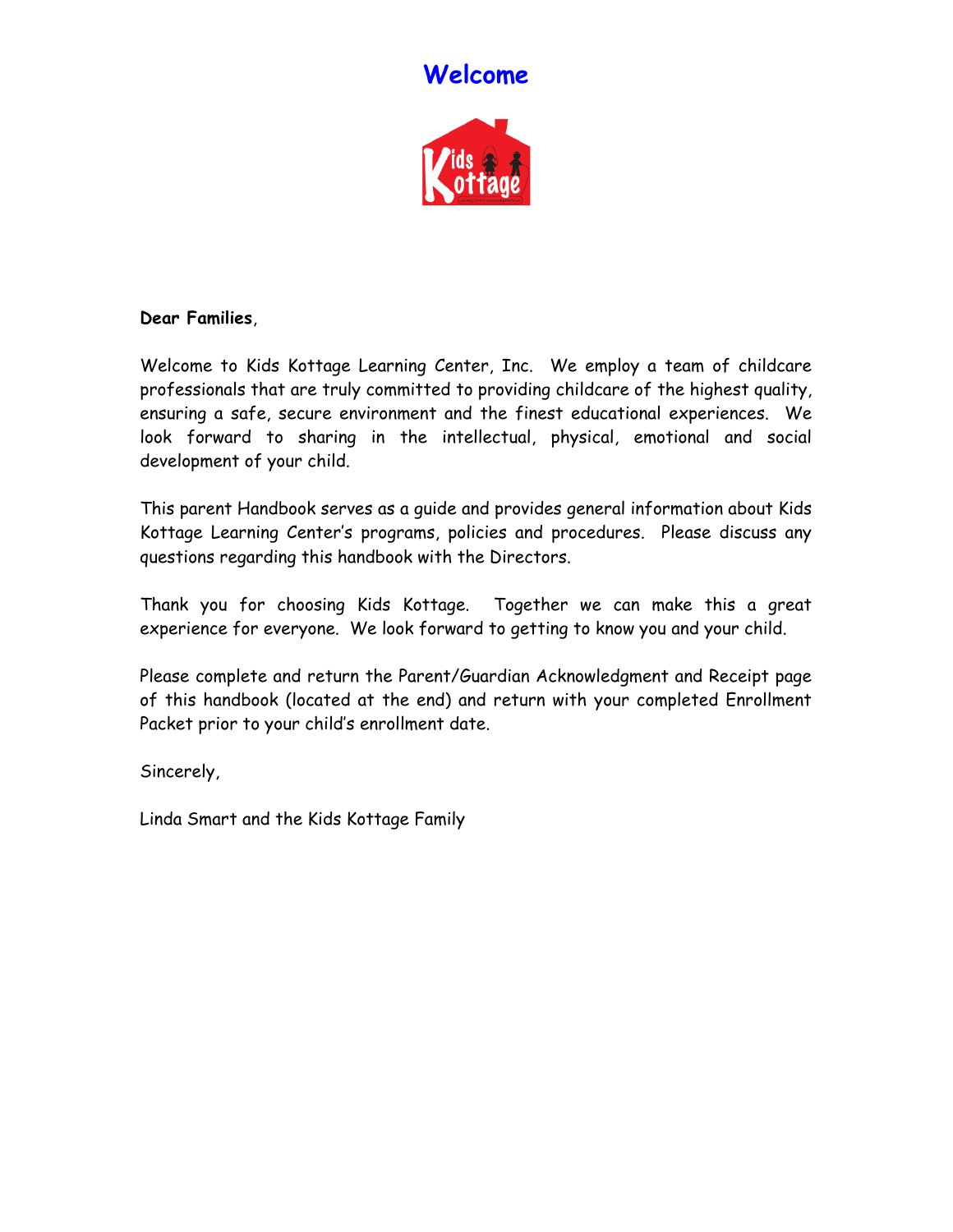# **2. Our Philosophy**

State Licensing Confidentiality Violations

# **3. Pre enrollment requirements**

Enrollment Initial Enrollment Continued Enrollment

# **4. Scheduling Changes/Tuition**

**Tuition** Monthly Tuition Bi-Monthly Tuition Tuition Credits Child Care Subsidies

# **5. Returned Checks**

Sibling Discount Vacation Holidays Emergency Closing and Inclement Weather Information Disenrollment

# **6. Withdrawal**

Parents Rights to Immediate Access

# **7. Court Orders**

Arrival Procedures

# **8. Notification of Absence**

Pick-up and Departure Procedures

# **9. Late Pickup**

Persons appearing to be impaired Emergency Contact/Consent for Child Care Release

# **10. Mandated Reporting of Suspected Child Abuse and/or Neglect**

# **11. Parent Code of Conduct**

Swearing and Cursing Threatening of Employees Physical/Verbal Abuse

# **12. Smoking**

Violations of the safety policy Confrontational Interaction with Employees

# **13. Curriculum**

Nap/Rest Time Birthday and Holiday Celebrations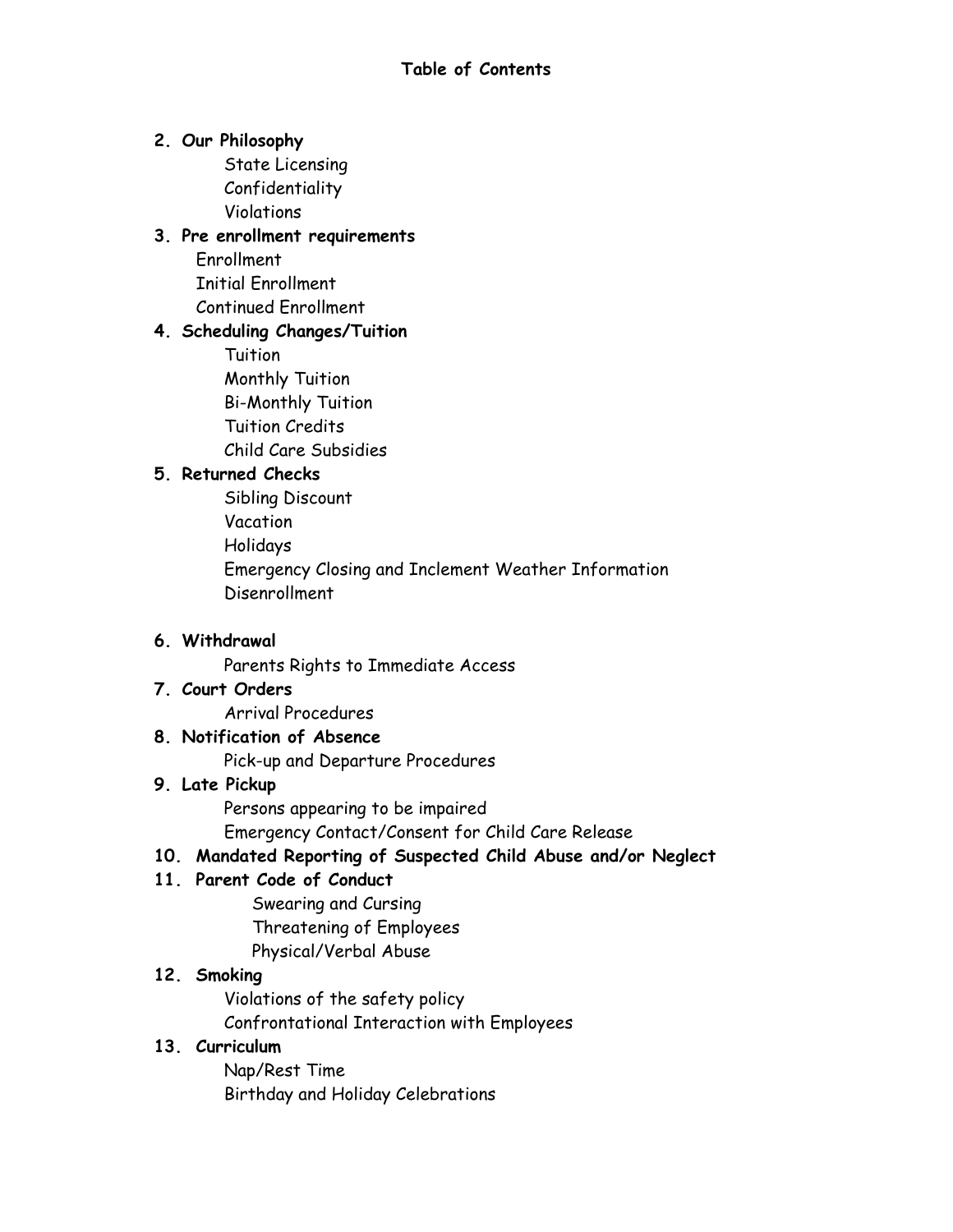# **14. Communication and Parent Participation**

Orientation Web Cam/On-line Viewing "Daily Information Sheets Newsletters School Pictures Graduation

# **15. Lesson Plans**

Parent Teacher Conferences Program Evaluation **Discipline** 

**16. Toys from Home** Appropriate Clothing and Extra Clothing Field Trips

# **17. Health and Safety** Communicable Diseases

# **18. Medication Administration**

- **19. Children with Severe Allergies** Biting
- 20. **Fire/Emergency Drill**s Alternate Safe Location
- **21. Incident Report** Foods

Food Guidelines\

- **22. Infant through Toddler Age Groups** Pre-School and Older Classrooms
- **23. Firearms and Weapons**
- **24. Parent/Guardian Receipt and Acknowledgement of Parent Handbook**